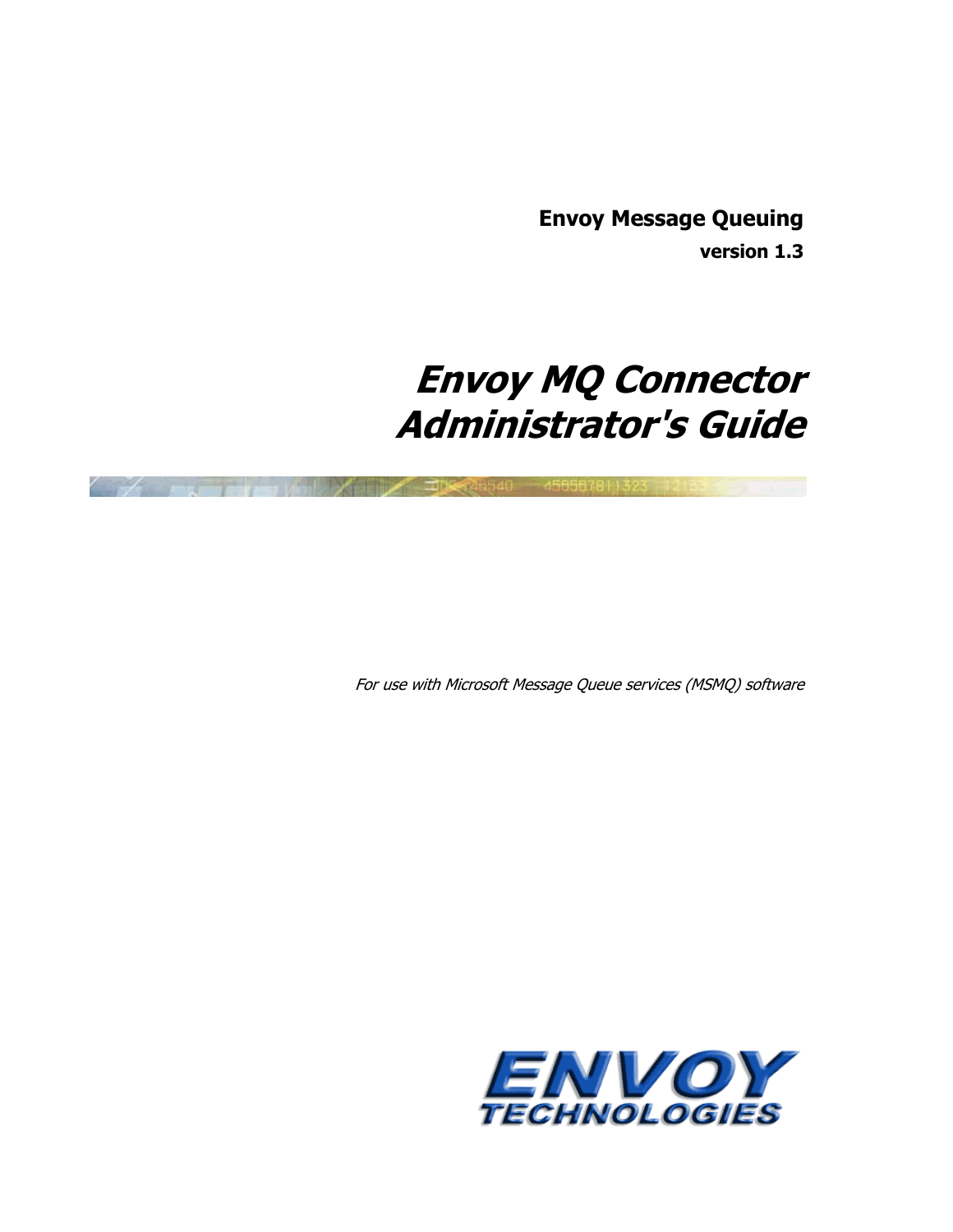## **Envoy Message Queuing version 1.3 Envoy MQ Connector Administrator's Guide**

Envoy Technologies Inc. has made every effort to ensure that the information in this document is accurate; however, there are no representations or warranties regarding this information, including warranties of merchantability or fitness for a particular purpose. Envoy Technologies Inc. assumes no responsibility for errors or omissions that may occur in this document. The information in this document is subject to change without prior notice and does not represent a commitment by Envoy Technologies Inc., or its representatives.

> The software supplied with this document is the property of Envoy Technologies Inc. and is furnished under a licensing agreement. Neither the software nor this document may be copied or transferred by any means, electronic or mechanical, except as provided in the licensing agreement.

#### **© 2001-2002 Envoy Technologies Inc.**

All rights reserved. Printed in the United States of America.

Envoy Message Queuing (Envoy MQ) is a trademark of Envoy Technologies Inc.

All other product and company names mentioned herein are for identification purposes only and are the property of, and may be trademarks of, their respective owners.

#### **Envoy Technologies Inc.**

Corporate Headquarters 120 Wood Avenue South Iselin, NJ, 08830, USA Phone: 732-549-6500 Fax: 732-549-3165 **Web: [http://www.envoytech.com](http://www.envoytech.com/) Tech Support: [support@envoytech.com](mailto:support@envoytech.com)**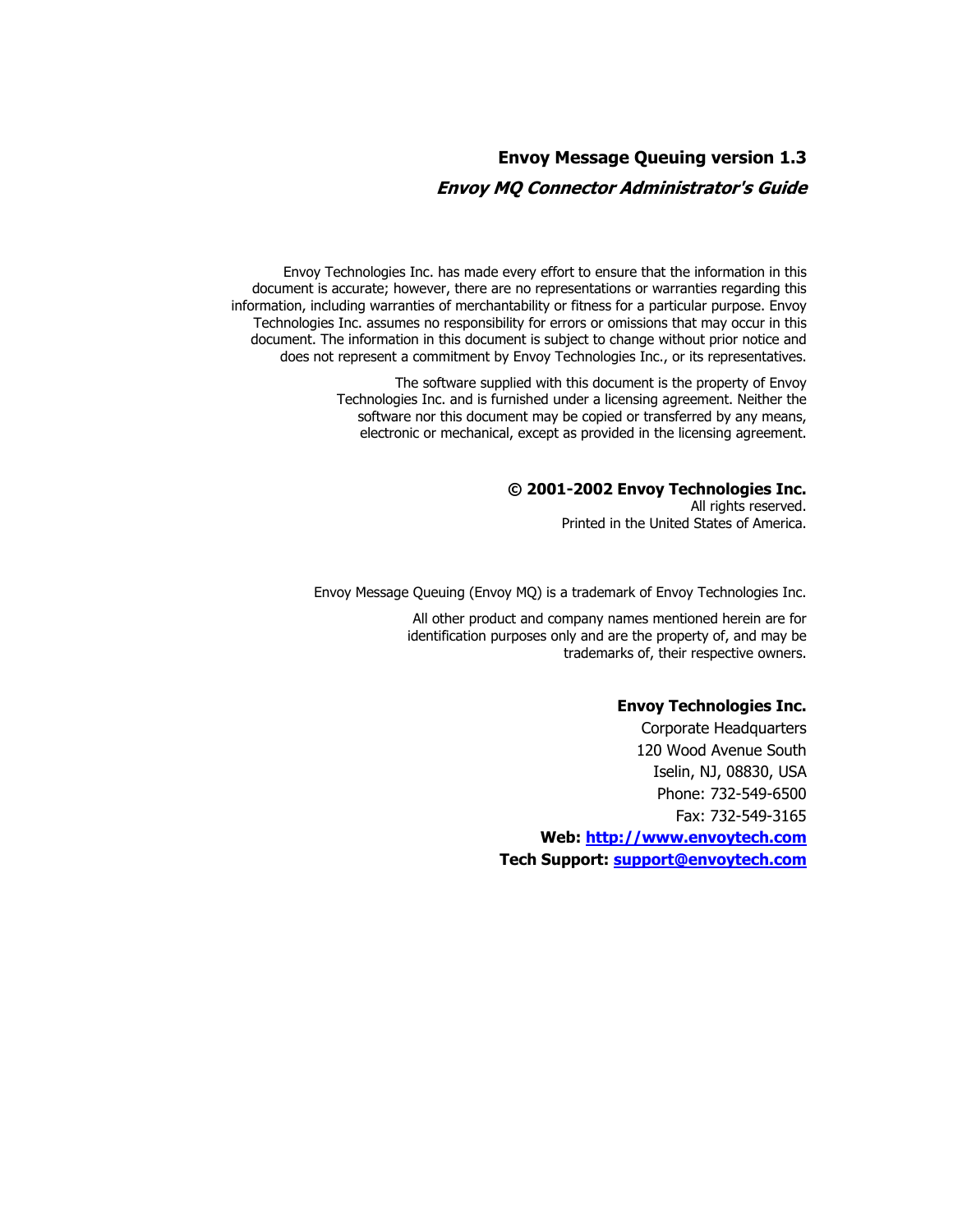**Contents** 

# <span id="page-2-0"></span>**Envoy MQ Connector Administrator's Guide**

# **Contents**

i

| <b>Introduction</b><br><b>Installation</b> |  |
|--------------------------------------------|--|
|                                            |  |
|                                            |  |
|                                            |  |
|                                            |  |
|                                            |  |
|                                            |  |
|                                            |  |
|                                            |  |
|                                            |  |
|                                            |  |
|                                            |  |
|                                            |  |
|                                            |  |
| <b>Management Console</b><br>13            |  |
|                                            |  |
|                                            |  |
|                                            |  |
|                                            |  |
|                                            |  |
|                                            |  |
|                                            |  |

## **Index**

19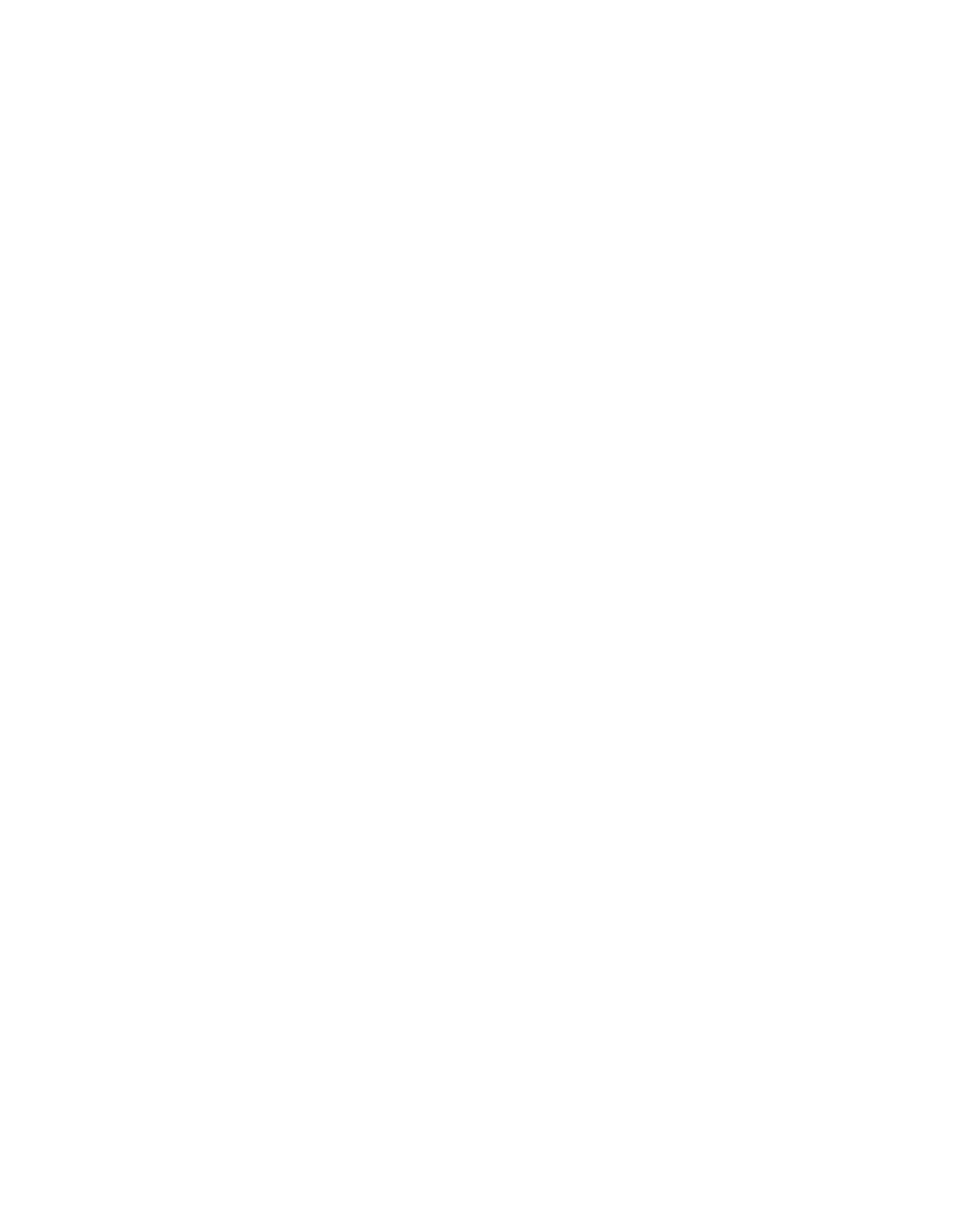## <span id="page-4-0"></span>**Chapter 1**

# **Introduction**

Envoy MQ is an external gateway for the Microsoft Message Queue Services (MSMQ) environment. Envoy MQ extends MSMQ's capabilities from the Microsoft Windows operating system to other operating systems, and lets you connect systems such as UNIX, IBM AS/400, HP e3000, Java, and Unisys ClearPath to an MSMQ enterprise network.

Envoy MQ provides a fast and reliable messaging interface between the Windows operating systems and other systems. Envoy MQ enables all your applications to use MSMQ store-and-forward messaging. This allows applications to communicate across a network even if the applications are not running at the same time.

Developed by Envoy Technologies in collaboration with Microsoft Corporation, Envoy MQ works together with MSMQ in the simplest and most efficient possible way.

## *Client/Server System*

Envoy MQ comprehends two main components:

Envoy MQ Connector (MQC)

Envoy MQ Client (EMQ)

MQC is the server component of a client/server system running in a distributed network environment. The MQC runs on Microsoft Windows platforms. To use the MQC, you must also install the appropriate message queuing clients (EMQ), which interface your applications with Envoy MQ and MSMQ.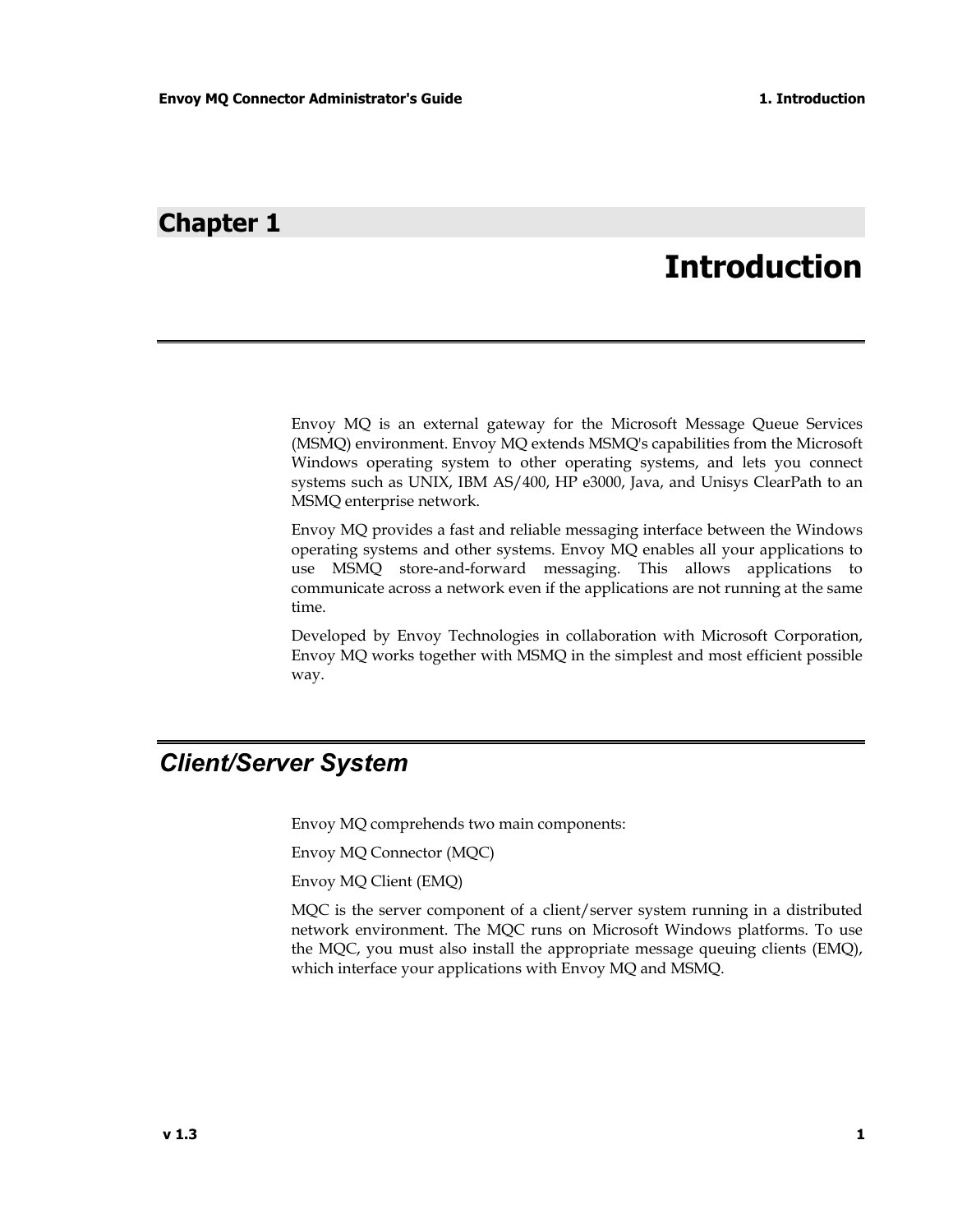#### <span id="page-5-0"></span>**1. Introduction Envoy MQ Administrator's Guide**

Envoy Technologies supplies clients for many operating systems and with APIs in several programming languages, for example:

| <b>Operating systems</b>                                               | <b>API languages</b>            |
|------------------------------------------------------------------------|---------------------------------|
| UNIX flavors:                                                          | C                               |
| Sun Solaris<br>Linux<br>HP UNIX<br>IBM AIX<br>SCO-UNIX<br>Compaq Tru64 |                                 |
| DEC OpenVMS                                                            | C                               |
| HP e3000 MPE/iX                                                        | C, COBOL                        |
| Java                                                                   | Java Application<br>and Applets |
| <b>IBM OS/400</b>                                                      | C, RPG, COBOL                   |

For technical and licensing information regarding Envoy MQ and its components, contact Envoy Technologies or visit our web site [www.envoytech.com.](http://www.envoytech.com/)

There is also a client for Unisys ClearPath systems. Please direct inquiries about this product and its support to your Unisys representative.

## *Other Documentation*

The following documentation of Envoy MQ and of message queuing clients is available from Envoy Technologies.

| <b>Document</b>                                              | <b>Description</b>                                                                                                         |
|--------------------------------------------------------------|----------------------------------------------------------------------------------------------------------------------------|
| Envoy MQ v1.3 Connector Administrator's<br>Guide (this book) | Explains how to set up and monitor<br>Envoy MQ Connector                                                                   |
| Envoy MQ v1.3 Programmer's Guide                             | Programming messaging applications using<br>Envoy MQ and message queuing clients<br>available from Envoy Technologies      |
| Envoy MQ v1.3 Platform Notes for Clients                     | Installation and API details for Envoy MQ<br>for clients running on OS/400, HP e3000<br>MPE/iX and other operating systems |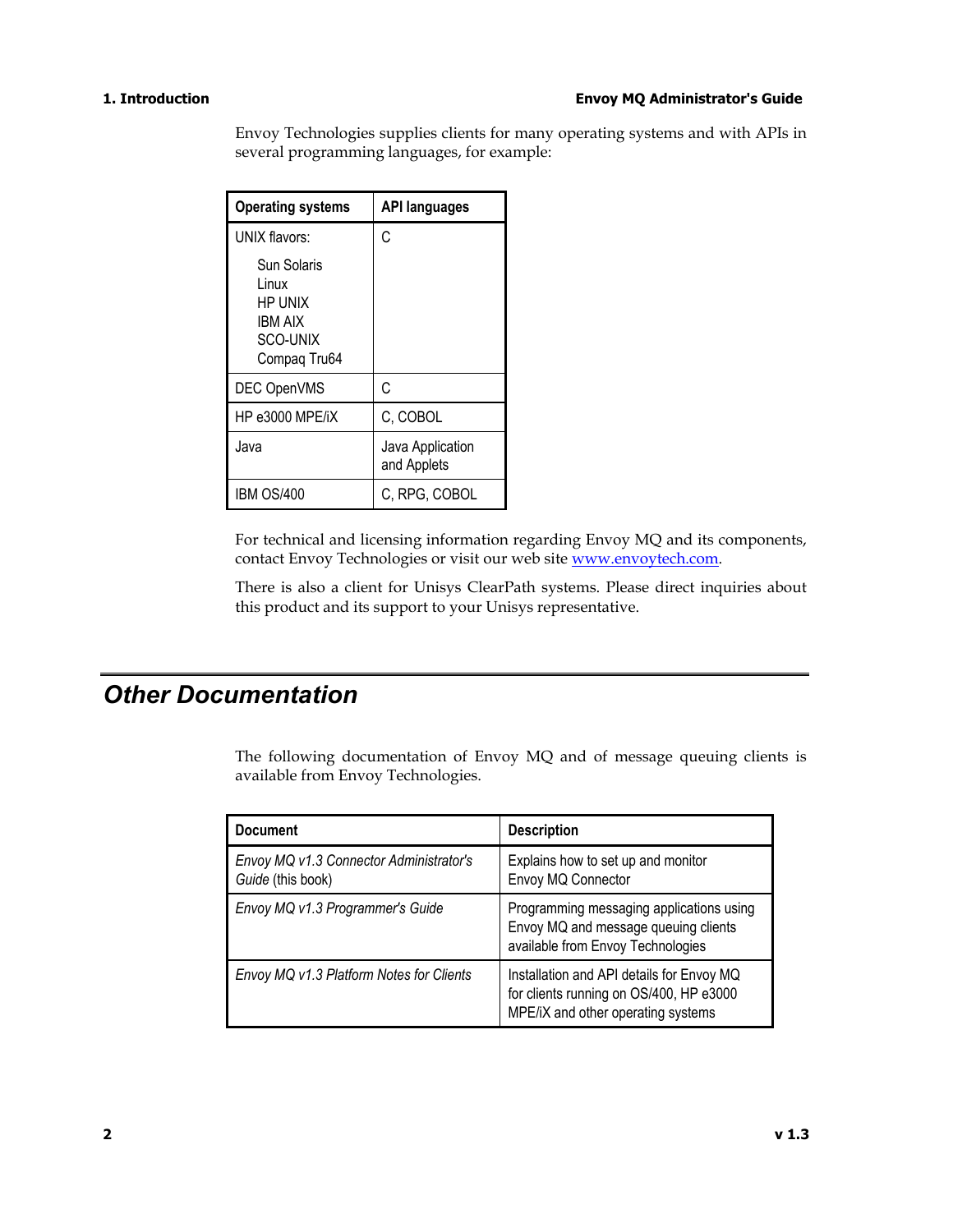## <span id="page-6-0"></span>**Chapter 2**

# **Installation**

This chapter explains how to install and configure MQC on the Windows 2000 operating system. The chapter covers:

- System and network requirements
- $\Box$  Installing and configuring MQC
- Registering Envoy MQ users and passwords
- □ Security procedures
- $\Box$  Registering a certificate to enable message authentication

## *System and Network Requirements*

*MSMQ* Before you install MQC, Microsoft Message Queue Services (MSMQ) must be installed on your Windows network. For information on the system requirements for MSMQ installation, please see the Microsoft MSMQ documentation.

- *Envoy MQC* MQC can be installed on a computer conforming to the following minimum requirements:
	- Microsoft Windows NT 4.0 Workstation or Server with Service Pack 4, or Windows 2000.
	- A Microsoft MSMQ Independent Client or Server.
	- $\Box$  Approximately 5 Mb of free disk space for the MQC software.
	- $\Box$  A TCP/IP link to non-Windows systems in your network.



**CD** The EMQ 1.0 for OS/390 supports SNA protocol. You can figure SNA protocol in MQC *1.3 to connect to EMQ 1.0 clients for OS/390*

*Where to install Envoy MQ*  You must install MQC on at least one Windows system in your network. You should choose a Windows system that is always connected to your non-Windows systems. An EMQ client cannot send messages unless a connection to MQC is open.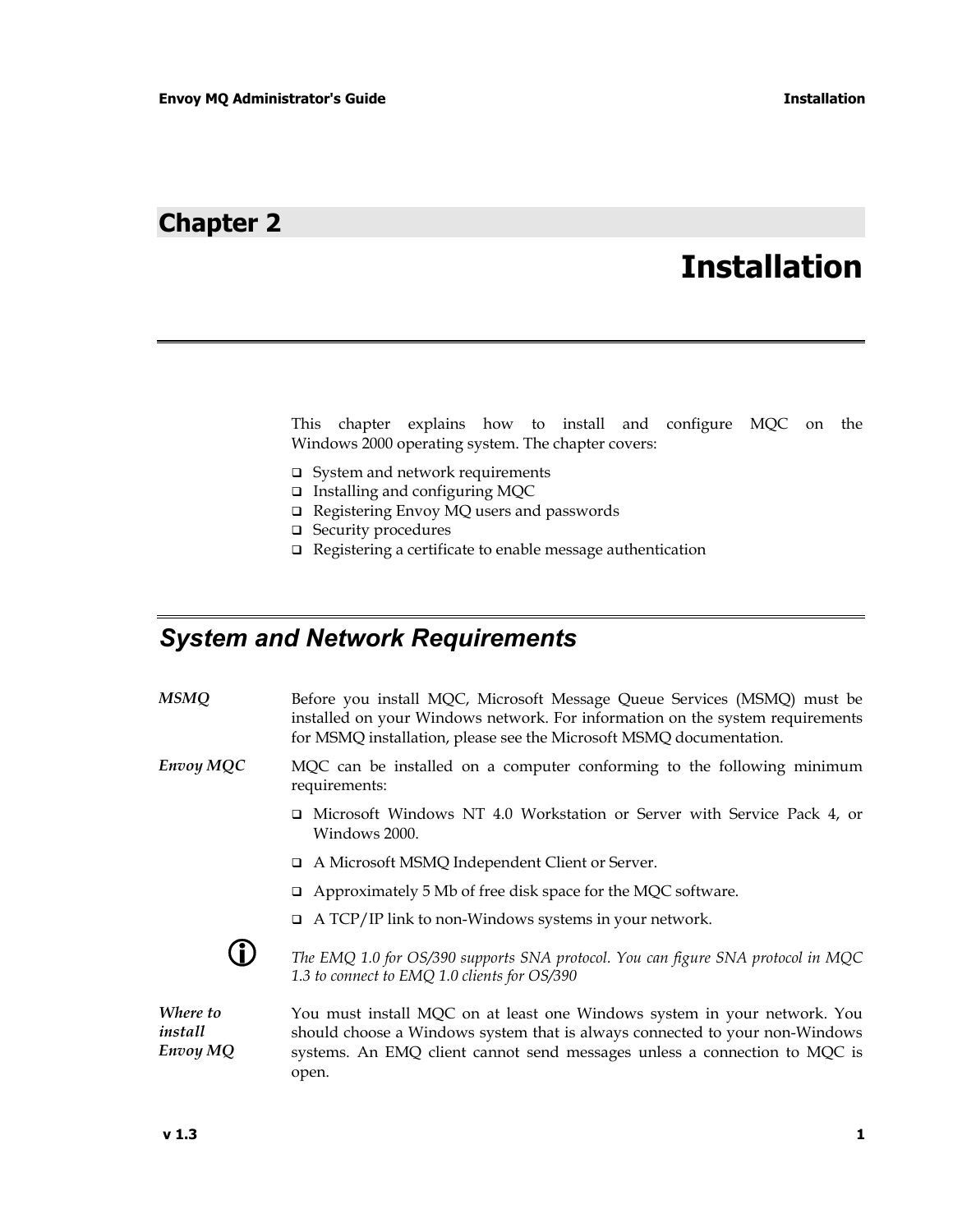<span id="page-7-0"></span>You can install MQC on additional Windows systems to balance the load as needed. An EMQ client can send and receive messages via any MQC installation in your network.

## *Version Compatibility*

The following table summarizes the compatibility of different MQC and EMQ client versions.

| <b>MQC</b> version | Can run with<br><b>EMQ client</b><br>versions | <b>MQC requires Windows version</b>                            |
|--------------------|-----------------------------------------------|----------------------------------------------------------------|
| 1.0                | 1.0                                           | NT 4.0 Server + SP3 or SP4                                     |
| 1.1                | 1.0                                           | NT 4.0 Workstation or Server + SP4, or Windows 2000            |
| 1.2                | 1.0 or 1.2                                    | NT 4.0 Workstation or Server + SP4, or Windows 2000            |
| 1.3                | 1.0, 1.2 or 1.3                               | NT 4.0 Workstation or Server + SP4, Windows 2000 or Windows XP |

Subject to the above limitations, you can connect different client versions simultaneously to the same MQC.

## *Setup Procedure*

To install and configure MQC, you need to:

- 1. Install the MQC software
- 2. Configure the MQC service
- 3. Register domain users of the MQC service
- 4. Set the user rights



L *Perform steps 1, 2, and 4 on the local Windows computer where MQC will run. Perform step 3 on a domain controller of the Windows domain. If you install MQC on a domain controller, then there is no distinction between the two computers.* 

The installation program gives you the option to automatically perform steps 2, 3, 4 based upon user input. You will be given the options to select the following Security Methods: Local Security, Domain Security or Do not create security objects.

The details of each step are explained in the following paragraphs.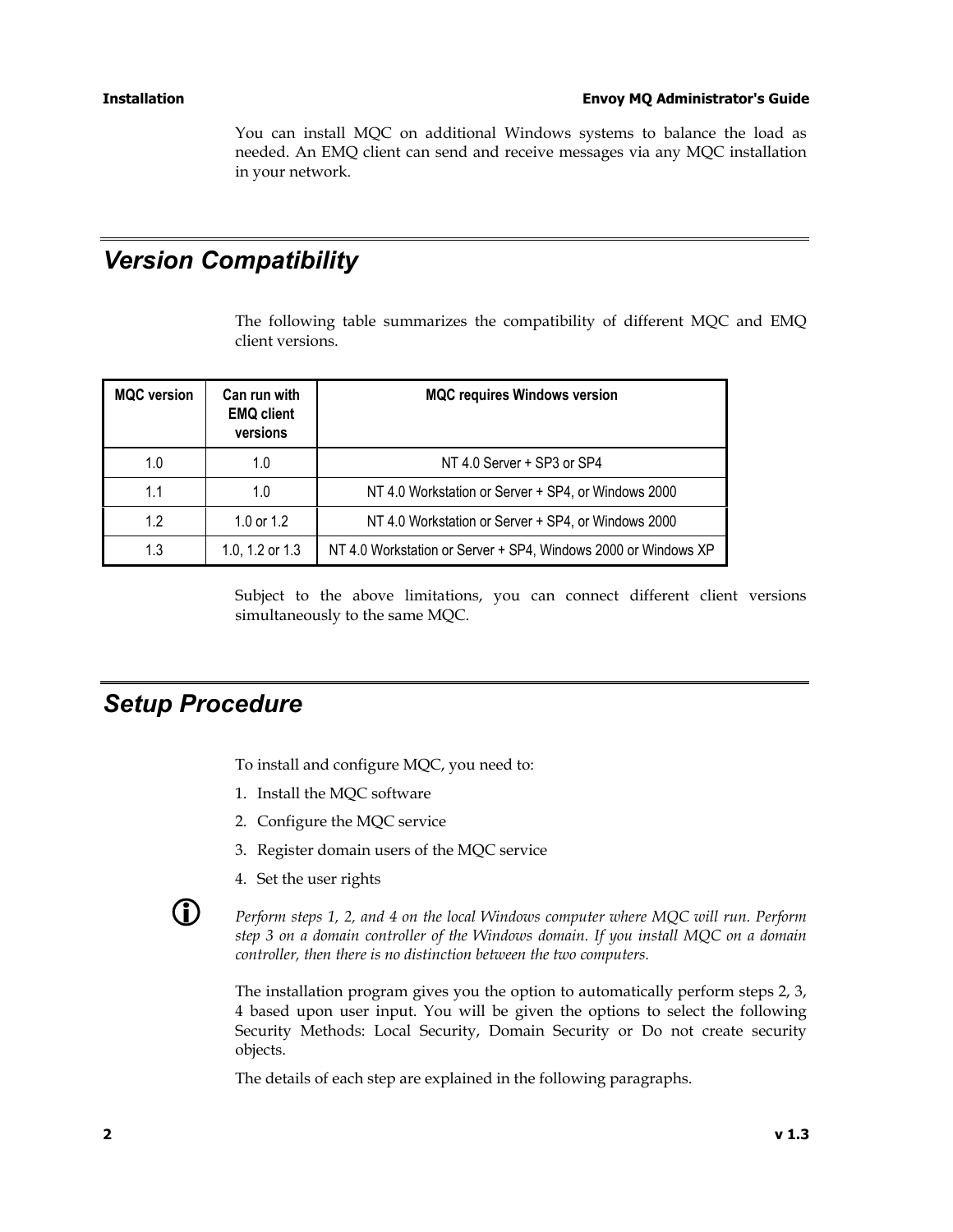#### <span id="page-8-0"></span>*Installing MQC*

Log on to the Windows computer where you want to install the MQC software. You must log on as a domain user with administrator privileges for the local computer.

Insert the CD-ROM containing the MQC installation files. Start the AutoRun.htm file to display the startup screen in Microsoft Internet Explorer.

On the startup screen, select:

- Release Notes—for version information
- $\Box$  Support Notes for technical support information
- Install *Message Queuing Connector*—to start the setup program

*Directory location*  By default, the setup program installs MQC in c: \Program Files\Envoy\MQC. You may specify a different directory if desired.

*Installation* You may select the following options:

| Typical | Installs MQC, the MQC management console, default |
|---------|---------------------------------------------------|
|         | code-page tables, documentation, and executable   |
|         | versions of sample messaging programs.            |
| Full    | Installs MQC, the MQC management console, default |

- code-page tables, documentation, and both executable and source-code versions of sample messaging programs.
- *Service Only* Installs MQC and default code page tables.
- *Custom* **For more options, such as additional code-page tables.**



*options* 

L *For an explanation of the code-page options, see* Code-page translation tables *below.* 

*Program folder* By default, the setup program creates a Envoy Message Queuing Connector folder, under Programs on the Windows Start menu. You may select a different folder name if preferred.

*Uninstalling* To remove the installed MQC components from your computer, click the Uninstall option in the Envoy Message Queuing folder.

*Configuration* When the setup program finishes copying the program files, continue to configure the MQC service as described in *Configuring MQC* below.



If you have a previous version of MQC installed, it is advisable to remove it prior to *installing MQC version 1.3.* 

#### *Code-page Translation Tables*

You must install code-page translation tables on at least one MQC in your network, so the message queuing clients can obtain them. The clients use the tables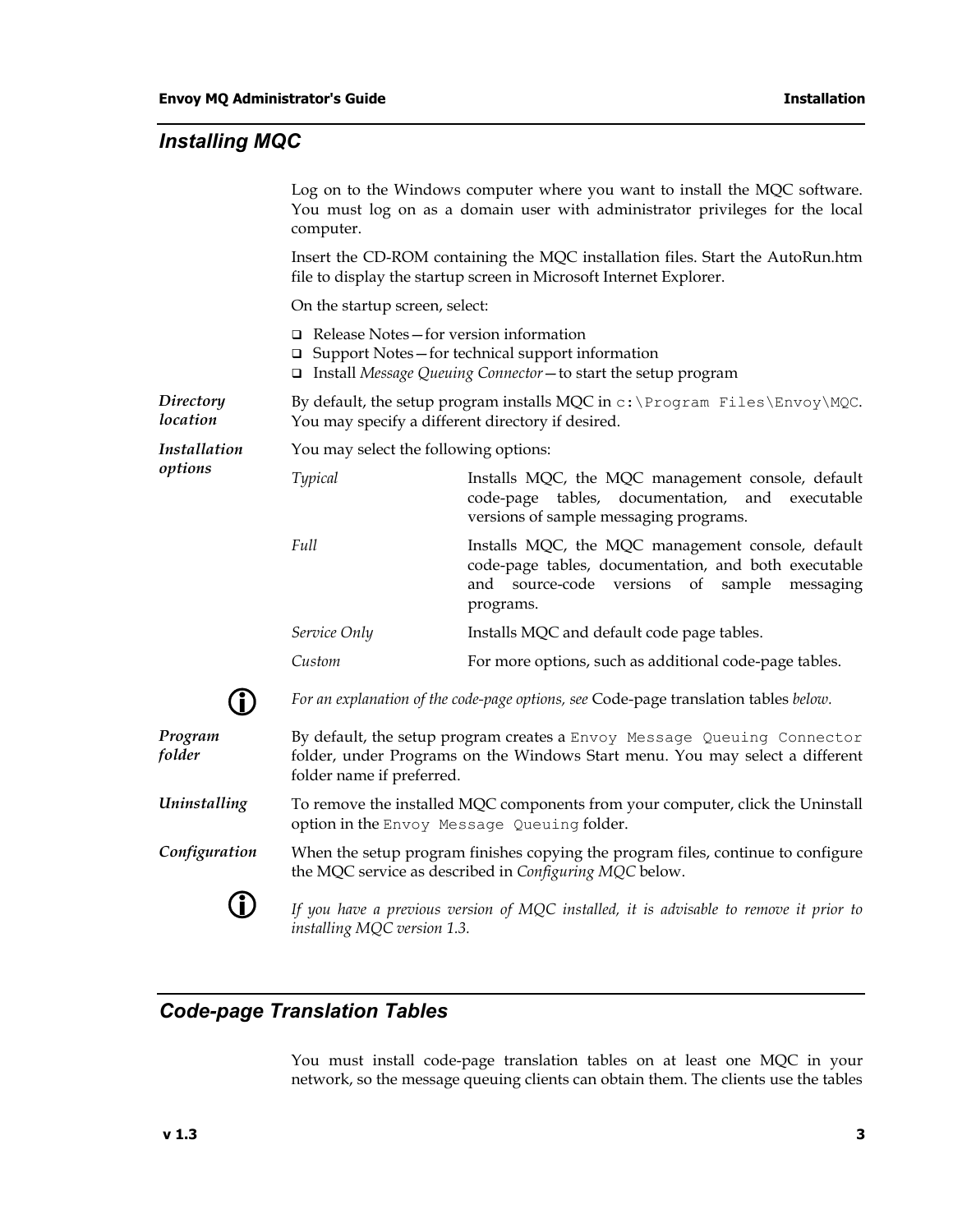<span id="page-9-0"></span>to translate string-valued message properties from the code page of a non-Windows system to UNICODE.

You should install the code-page tables that are used on all computers where you intend to install EMQ clients versions 1.2 or older. EMQ clients version 1.3 or higher come with code page tables preloaded. Later, you can configure each client to use the appropriate table (see *Installation* in the EMQ client *Programmer's Guide*).

The Full or Typical installation options install the following code-page tables with Envoy MQ:

cp437.TXT Cp850.TXT cpISO8859-1.TXT

If you choose the Custom option, you can install the following additional codepage tables:

| cp037.TXT  | Cp861.TXT        | cpIS08859-15.TXT |
|------------|------------------|------------------|
| cp1026.TXT | Cp862.TXT        | cpISO8859-2.TXT  |
| cp437.TXT  | Cp863.TXT        | cpISO8859-3.TXT  |
| cp500.TXT  | Cp864.TXT        | cpISO8859-4.TXT  |
| cp737.TXT  | Cp865.TXT        | cpISO8859-5.TXT  |
| cp775.TXT  | Cp866.TXT        | cpISO8859-6.TXT  |
| cp850.TXT  | Cp869.TXT        | cpISO8859-7.TXT  |
| cp852.TXT  | Cp874.TXT        | cpISO8859-8.TXT  |
| cp855.TXT  | Cp875.TXT        | cpISO8859-9.TXT  |
| cp857.TXT  | CpISO8859-1.TXT  |                  |
| CP860. TXT | CpISO8859-14.TXT |                  |
|            |                  |                  |



L *You can obtain additional code-page tables from* http://www.unicode.org*.* 

### *Installing on a Cluster Server*

|                         | Optionally, you can install MQC on a Windows cluster server.                                                                                                                          |  |  |
|-------------------------|---------------------------------------------------------------------------------------------------------------------------------------------------------------------------------------|--|--|
| Cluster server          | Before you install MQC on a cluster server, you must:                                                                                                                                 |  |  |
| requirements            | □ Install the Microsoft Cluster Server                                                                                                                                                |  |  |
|                         | Install MSMQ on the cluster server (recommended in a separate group)                                                                                                                  |  |  |
| Cluster<br>installation | Bring the cluster group, the MSMQ group, and all their resources online, on the<br>□<br>first cluster node where you intend to install MQC.                                           |  |  |
| procedure               | □ Install the MQC software (see <i>Installing MQC</i> above).                                                                                                                         |  |  |
|                         | The setup program automatically detects cluster server installation and prompts<br>you to install MQC on the shared disk where MSMQ is installed. Do not change<br>the disk location. |  |  |
|                         | When the installation is complete, the Cluster Administrator displays two new<br>resources under the MSMQ cluster group:                                                              |  |  |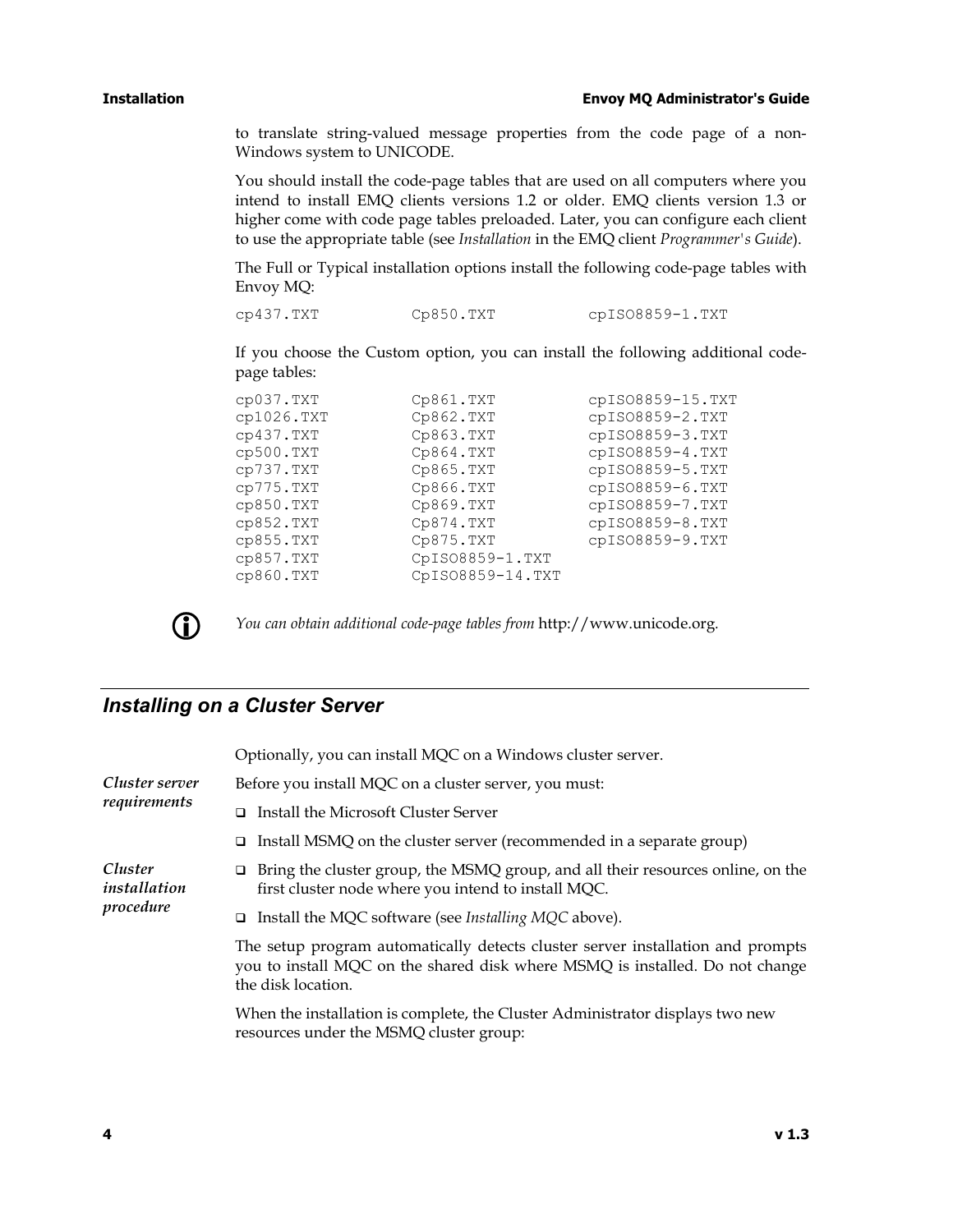| <b>Resource</b>  | Type                | <b>Description</b>                                            |
|------------------|---------------------|---------------------------------------------------------------|
| MQC service      | Generic Service     | Envoy MQ                                                      |
| Envoy MQ install | Generic Application | An auto-install application<br>supporting the cluster service |

You need to install MQC only on the first cluster node. If the MSMQ group is moved or failed over to another cluster node, the Install application automatically installs and configures MQC on the new node.

### *Configuring MQC*

Before you can use the MQC service, you must configure it for operation. To do this, you must set its properties in the MQC management console. You can run the management console on the same computer as MQC is installed or on a remote computer in your network.

- 1. Log on to a Windows computer where the MQC management console is installed. You must log on as a user with administrator privileges for the computer where MQC is installed (for example, you can log on as the domain administrator).
- 2. On the Start menu, click the MQC management console option in the EnvoyMQ folder. This opens the Microsoft Management Console (MMC) with the Message Queuing Connector snap-in.



L *Alternatively, you can open any saved MMC configuration and add the Message Queuing Connector snap-in to it.* 

- 3. Expand the Message Queuing Connector folder to display the Windows computers where MQC is installed.
- 4. Expand the computer name and check whether the MQC service is *stopped* or *running*. If it is running, right-click the MQC service icon and click Stop.
- 5. Right-click the MQC service icon and click Properties. The MQC properties window is displayed.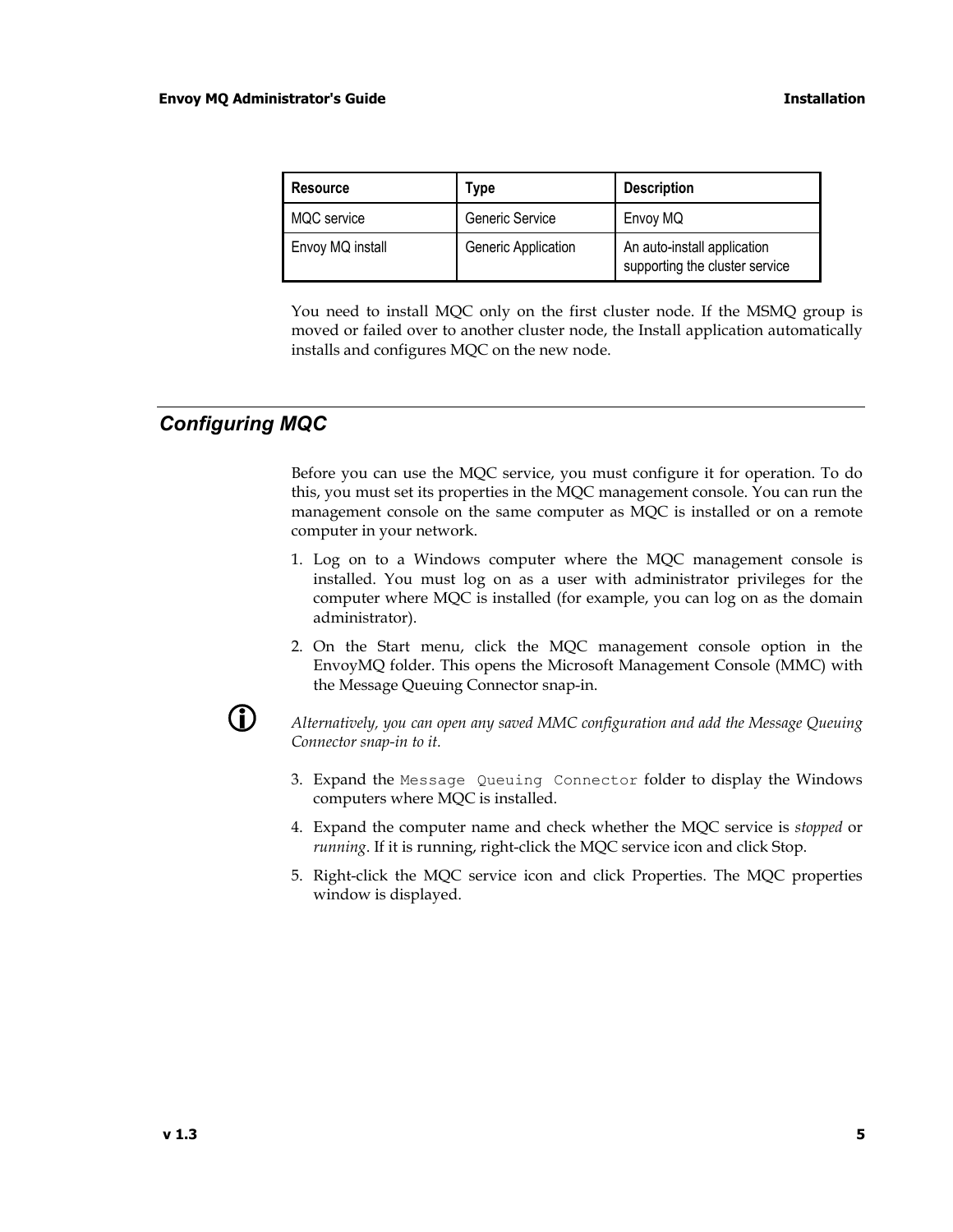#### <span id="page-11-0"></span>**Installation Envoy MQ Administrator's Guide**

| MQC management console - [Console Root Message Queuing Connector            |                   |               | l×l                             |
|-----------------------------------------------------------------------------|-------------------|---------------|---------------------------------|
| Тŵ<br>Console<br>Window<br>Help                                             |                   |               | $D \ncong \blacksquare$<br>画上副对 |
| $\Leftrightarrow \ \rightarrow 2 \text{E} \text{E} \text{E}$<br>Action View |                   |               |                                 |
| Console Root                                                                | Service           | <b>Status</b> |                                 |
| Message Queuing Connector<br>Ėŀ<br>白 <b>旦</b> margot<br>MQC Service         | <b>QMOC Servi</b> | Running       |                                 |
|                                                                             |                   |               |                                 |

The General tab of the MQC service properties displays information about MQC: the host name, MQC version, and service status (running or stopped). You can set the following option: *Sound* Play a sound if the MQC service stops or encounters an error. On the Address tab of the MQC service properties, specify the network transport protocols: *General tab Address tab TCP/IP* For connection to any message queuing client. *SNA LU6.2* For connection to the message queuing client for OS/390. You can select both protocols if appropriate. For the TCP/IP protocol, also specify: *Port Number* The TCP/IP port that MQC should use. The port must not be used by any other program on your computer (default = 1100). L *To determine which ports are in use, read the file system32\drivers\etc\services in your Windows system directory, using any ASCII editor. Or use the command netstat -a on the command prompt. Keep Alive Time* The time interval (in seconds) between system checks of an active (live) TCP/IP connection. Lower values ensure that a failure is detected quickly but increase transmission overhead. L *Keep Alive is a Windows system parameter. Changing it may affect other TCP/IP software besides MQC.* 

For the SNA LU6.2 protocol, specify: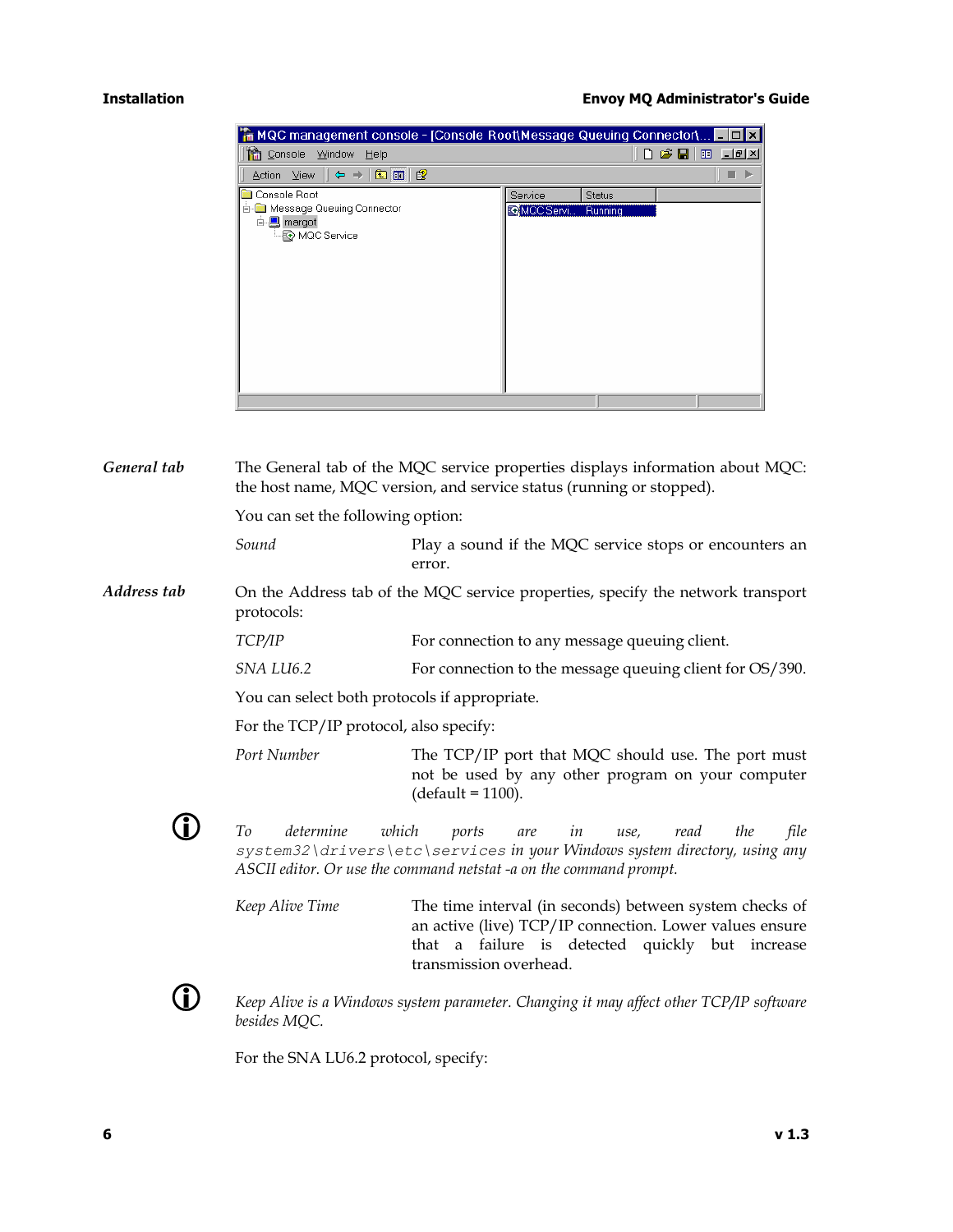### **Envoy MQ Administrator's Guide Installation Installation**

|                     | TP Name                                                                                                                                                    | A name (up to 8 characters), by which your OS/390<br>applications will address MQC. The name must not be<br>used for any other MQC installation in the network.                                                |  |  |
|---------------------|------------------------------------------------------------------------------------------------------------------------------------------------------------|----------------------------------------------------------------------------------------------------------------------------------------------------------------------------------------------------------------|--|--|
| Optimization<br>tab | option:                                                                                                                                                    | On the Optimization tab of the MQC service properties, specify the following                                                                                                                                   |  |  |
|                     | Max Clients                                                                                                                                                | The maximum number of communication sessions that<br>MQC can open concurrently (default 100).                                                                                                                  |  |  |
|                     | separate session.                                                                                                                                          | A higher Max Clients setting lets MQC handle more applications at a time but may<br>degrade performance. For multithreaded applications, each thread requires a                                                |  |  |
|                     | Heartbeat                                                                                                                                                  | The delay in milliseconds between heartbeat messages<br>(default 2000). A heartbeat message is a "stay-tuned"<br>message that MQC uses to keep a connection alive<br>during a long MQReceiveMessage operation. |  |  |
| Security tab        | On the Security tab of the MQC service properties, specify:                                                                                                |                                                                                                                                                                                                                |  |  |
|                     | User Prefix                                                                                                                                                | A string that MQC adds to client user names to create<br>user names on the Windows system (default MQC).                                                                                                       |  |  |
|                     | Password                                                                                                                                                   | A string that MQC uses as a password or a password<br>prefix for the users.                                                                                                                                    |  |  |
|                     | domain users below.                                                                                                                                        | For an explanation of how MQC uses the User Prefix and Password, see Registering                                                                                                                               |  |  |
| Tracing tab         | On the Tracing tab of the MQC service properties, you can configure a trace file<br>used for troubleshooting and debugging. Specify the following options: |                                                                                                                                                                                                                |  |  |
|                     | Trace File Name                                                                                                                                            | Type the complete path of the file (by default,<br>c:\Program Files\Envoy\MQC\Trace\TRACE.DAT<br>$\mathcal{L}$                                                                                                 |  |  |
|                     | Clear                                                                                                                                                      | Delete an existing trace file.                                                                                                                                                                                 |  |  |
|                     | <b>Bucket Size</b>                                                                                                                                         | Size of the trace buffer (default 5120 kb). To improve<br>performance, set the bucket size slightly larger than the<br>largest message that you expect to trace.                                               |  |  |
|                     | Number of Buckets                                                                                                                                          | Maximum length of the trace file (in units of the bucket<br>size, default 2). If a trace exceeds this length, it recycles<br>and overwrites the trace file from the start.                                     |  |  |
|                     | Admins Only.                                                                                                                                               | It is recommended that you locate the trace file on an NTFS drive (as opposed to<br>an FAT drive) and set the file properties to Write by Everyone, Read by Domain                                             |  |  |
|                     |                                                                                                                                                            |                                                                                                                                                                                                                |  |  |



L *To perform a trace, see* Tracing API calls *in Chapter 3,* Management Console*.*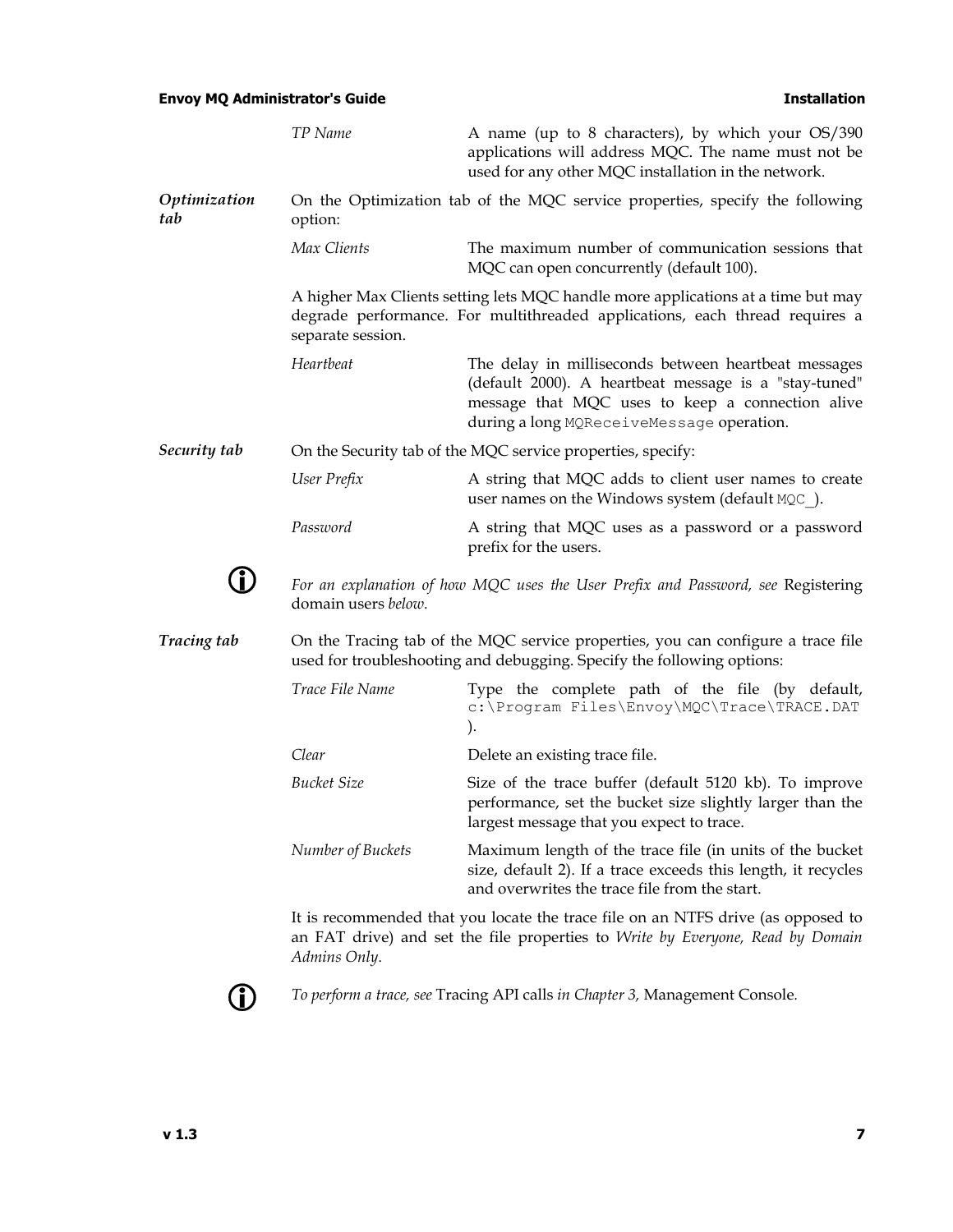#### *Registering Domain Users*

MQC permits access only by authorized domain users. You must register one or more user names and passwords in the Windows system. The user names and passwords permit your messaging applications to access MQC.

There are two access control methods:

| Default logon method  | Access is controlled by the user name under which a<br>messaging application runs on a non-Windows system.<br>The application does not need to send a user name and<br>password explicitly.                           |
|-----------------------|-----------------------------------------------------------------------------------------------------------------------------------------------------------------------------------------------------------------------|
| Explicit logon method | Access is controlled by a Windows logon. A messaging<br>application must send a domain name, a user name, and<br>a password that are valid in Windows. MQC verifies the<br>user and password in the specified domain. |

Depending on the number of messaging users and applications in your network, the explicit logon method may enhance security and/or simplify your user registration procedures.

You can combine the two methods, registering some user names for default access and others for explicit logon access.

*Before you register users*  Before you register users in the Windows system, set the User Prefix and Password on the Security tab of the MQC service properties (see *Configuring MQC* above).



L *The following procedures are for Windows 2000 systems. For Windows NT 4.0 systems, you must log on to the primary domain controller of the domain where MQC is installed and register the users in the User Manager.* 

*Registering default logon users* 

Log on as an administrator to a domain controller of the Windows domain where MQC is installed. Use Directory Management to add new users to the Users folder of the domain.

Optionally, create a global user group and set its privileges. As you add new users, enter them in the group.



If MQC is installed on a domain controller, then you must also add each user to the *Administrators group. Otherwise, the users cannot log on.* 

Enter each user with the name *<User Prefix><user name under which the application runs on an external system>*. Enter the MQC password for each user (the same password for all users).

For example, if you set User Prefix =  $MQC$  and Password = topsecret in the MQC service properties, then you should register users as follows: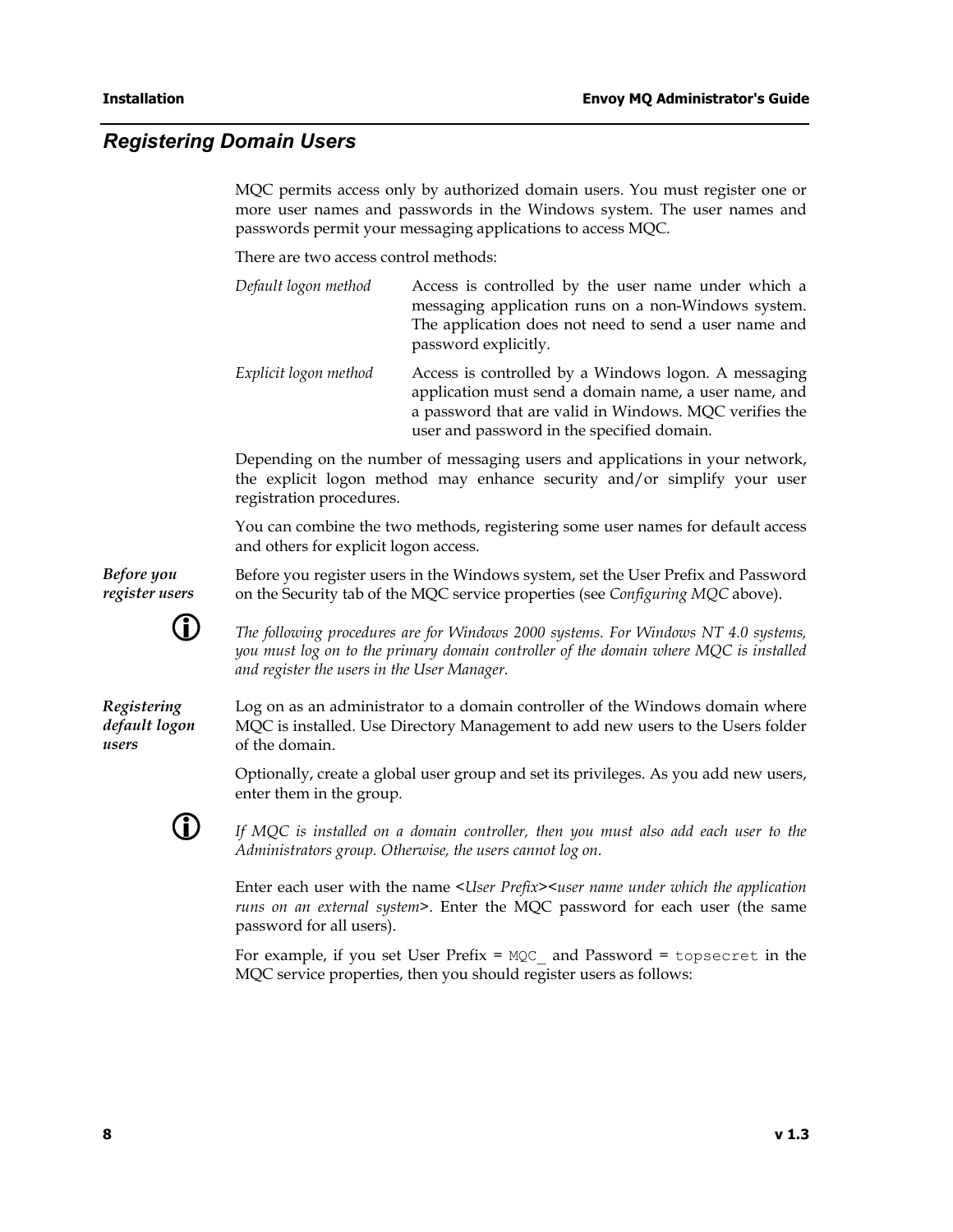#### <span id="page-14-0"></span>**Envoy MQ Administrator's Guide Installation**

| On an external system, the application runs under: | In Windows, register: |                 |  |
|----------------------------------------------------|-----------------------|-----------------|--|
| User name                                          | User name             | <b>Password</b> |  |
| MSmith                                             | MQC MSmith            | topsecret       |  |
| RICHARD                                            | MQC RICHARD           | topsecret       |  |

Select the following options for each user: *User cannot change password*, *Password never expires*. Deselect the following options: *User must change password at next logon*, *Access disabled*.

*Registering explicit logon users*  You can register explicit logon users in the domain where MQC is installed, or in a trusting domain. Log on as an administrator to a domain controller of the desired domain. Use Directory Management to add new users to the Users folder of the domain.

> Optionally, create a global user group and set its privileges. As you add new users, enter them in the group.



**CD** If MQC is installed on a domain controller, then you must also add each user to the *Administrators group. Otherwise, the users cannot logon.*

Enter the desired user names. The names do not need to be related to the user names on non-Windows systems.

For each user name, enter the MQC password followed by a logon password that your external applications will send.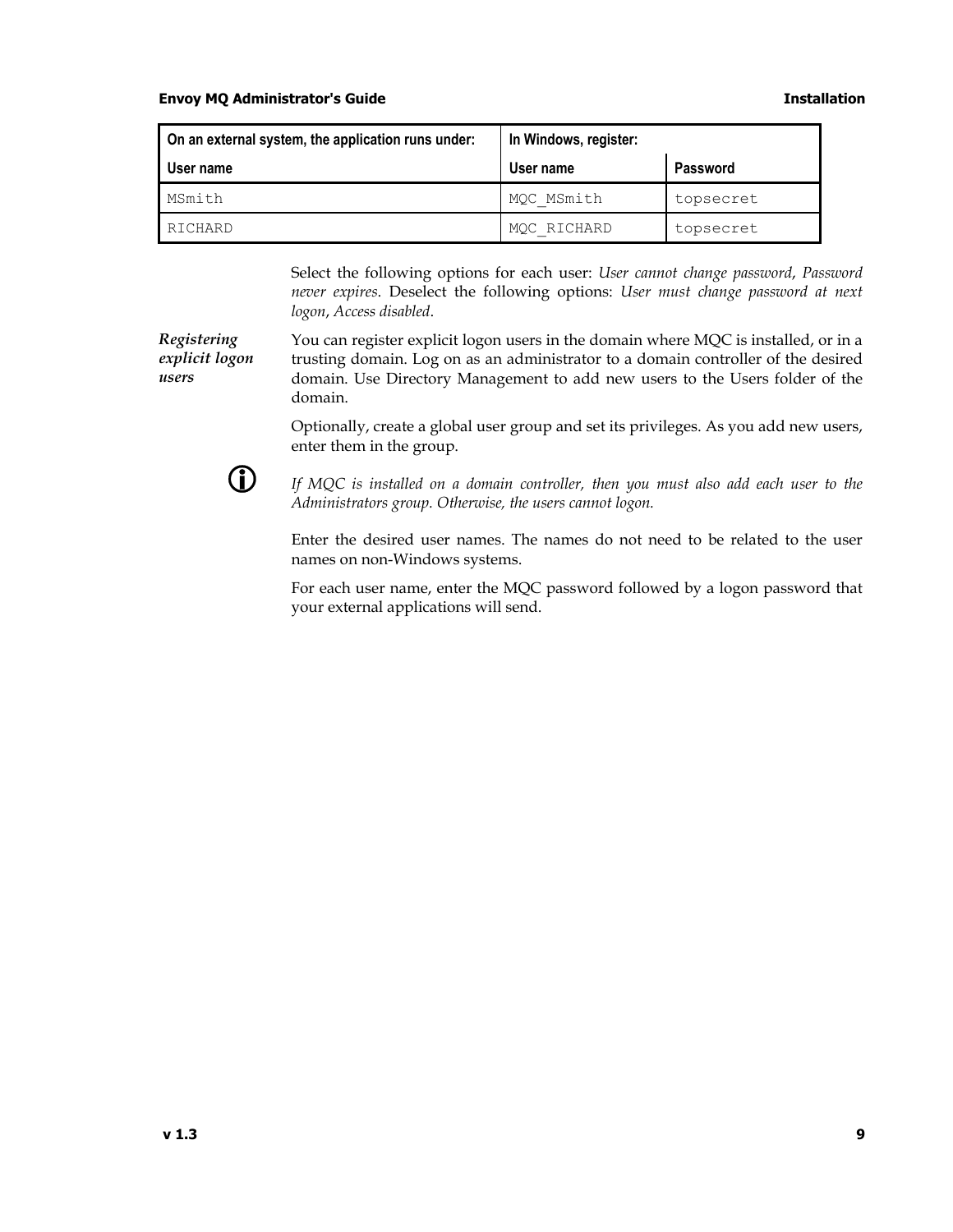#### **Installation Envoy MQ Administrator's Guide**

For example, if you set Password = topsecret in the MQC service properties, then you should register users as follows:

| External application logs on by sending: |                 | In Windows, register: |                 |
|------------------------------------------|-----------------|-----------------------|-----------------|
| User name                                | <b>Password</b> | User name             | <b>Password</b> |
| Msmith                                   | M4kj3L          | Msmith                | topsecretM4kj3L |
| RICHARD                                  | Z68c4e          | RICHARD               | topsecretZ68c4e |

Depending on your security needs, you can implement the logon in many different ways. For example:

- You can register a separate name and password for each end user. An application can prompt the end user for the logon information.
- □ You can register a single user and code the name and password in an application.

#### *Setting User Rights*

After you register users in the Windows system, you must grant them the right to access the in the MQC service.

Log on to the Windows computer where MQC is installed. You must log on as a user with administrator privileges for the local computer.



**LERGTH** The following procedures are for Windows 2000 systems. On a Windows NT 4.0 system, *open the User Manager and click Policies, User Rights, Show Advanced User Rights. Select the* log on as service *right, click Add, and select the domain users or global user groups that you previously registered.* 

*On a domain controller* 

If the computer is a domain controller, follow these steps to set the user rights:

- On the Start menu, choose Administration Tools and then Directory Management.
- $\Box$  Expand the domain folder.
- Right-click the domain controllers folder and choose Task, Manage Group Policy.
- □ Select Default Domain Controllers Local Policy and click the Edit button.
- $\Box$  Expand the tree to display Computer Settings \ Security Settings \ Local Policies \ User Rights Assignment.
- Double-click Log On As Service and add the domain users or global user group that you previously registered.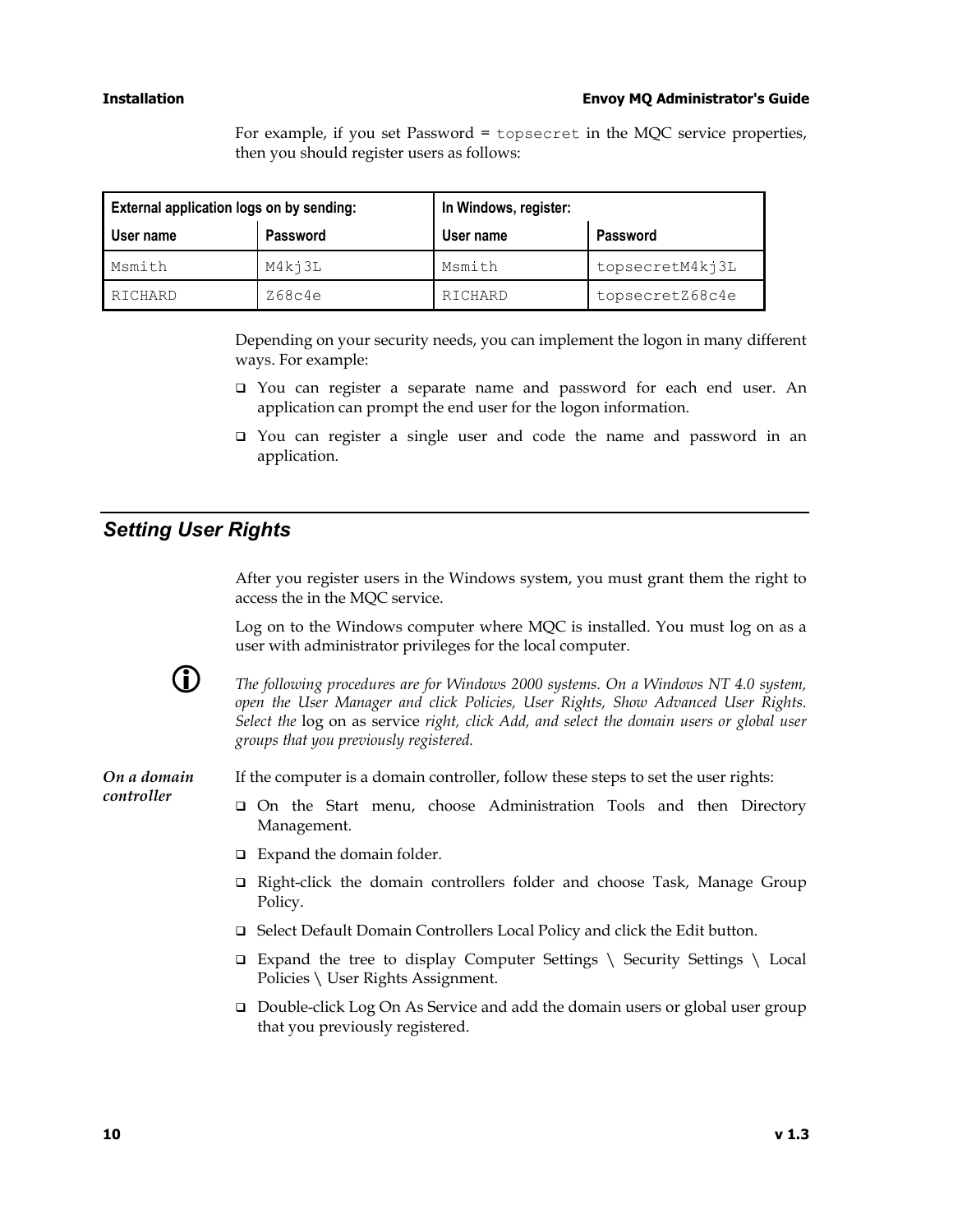#### <span id="page-16-0"></span>**Envoy MQ Administrator's Guide Installation**

*Not on a domain controller*  If the computer is not a domain controller, but it is part of a domain, follow these steps to set the user rights:

- On the Start menu, choose Administration Tools and then Computer Management.
- $\Box$  Expand the tree to display System Tools \ Group Profile Editor \ Computer Settings \ Security Settings \ Local Policies \ User Rights Assignment.
- Double-click Log On As Service and add the domain users or global user group that you previously registered.

*Part of a workgroup* 

- If the computer is part of a workgroup, follow these steps to set the user rights:
- On the Start menu, choose Settings and then Control Panel.
- Choose Local Security and then Local Policies
- □ Select User Rights Assignments



**CD** There is an additional right that you may need to set. By default, MQC runs under the *system account. If you change this to a domain user account, you must grant this user the right to Act as Part of the Operating System.*

## *Enabling Authentication*

A messaging application can use the MSMQ authentication service. To do this, the application can either:

- Access an internal MSMQ certificate, or
- Send an external certificate (obtained from an external certificate authority such as VeriSign) in the PROPID M\_SENDER\_CERT property of the message.

Before you can use an internal or external certificate, you must register it in MSMQ. There is one exception to this rule. You can send an external certificate without registering it in MSMQ, provided that you include PROPID M SENDERID TYPE in the message, and assign it a value of MQMSG\_SENDERID\_TYPE\_NONE.



L *For more information about certificates and their use, see the Microsoft MSMQ documentation.*

*Registering a certificate on a Windows computer* 

To register a certificate, log on to the Windows system where MQC is installed. You must log on under the user name by which your application will connect to MQC (see *Registering domain users* above).

For example, suppose that your application runs on an external platform under the user name MSmith and connects to MQC by the default logon method. If the MQC User Prefix is MQC and the MQC Password is topsecret, then log on to Windows as MQC MSmith with the password topsecret.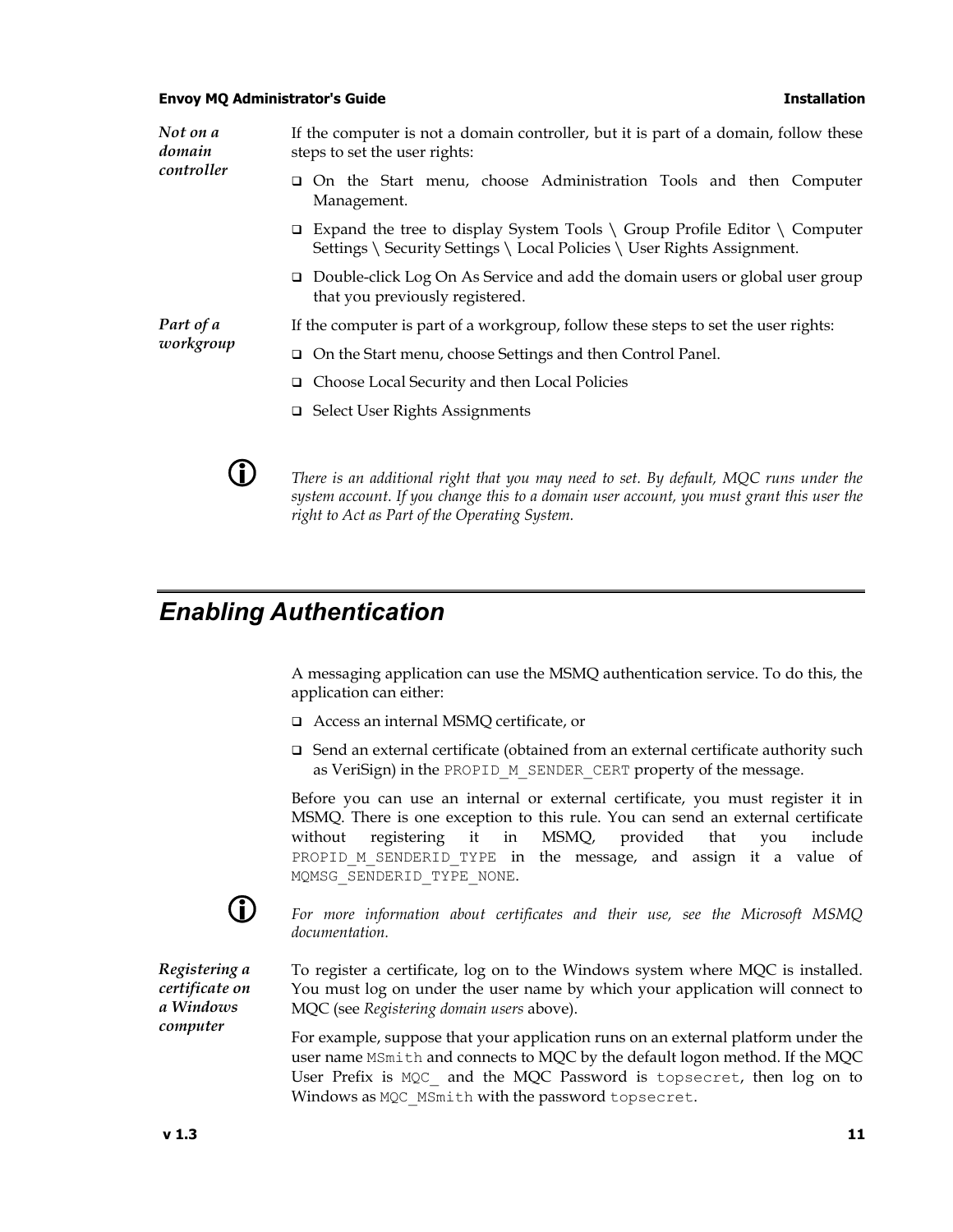#### <span id="page-17-0"></span>**Installation Envoy MQ Administrator's Guide**

Then, in the Windows Control Panel, select the MS Message Queue option. Use the dialog box to generate an internal certificate or register an external certificate. Transfer an external certificate to the non-Windows platform so you can send it with your messages.

*Registering a certificate from a program*  A messaging application can register a certificate by calling the MQRegisterCertificate() API function (see *Programming Messaging Applications* in the message queuing client P*rogrammer's Guide*).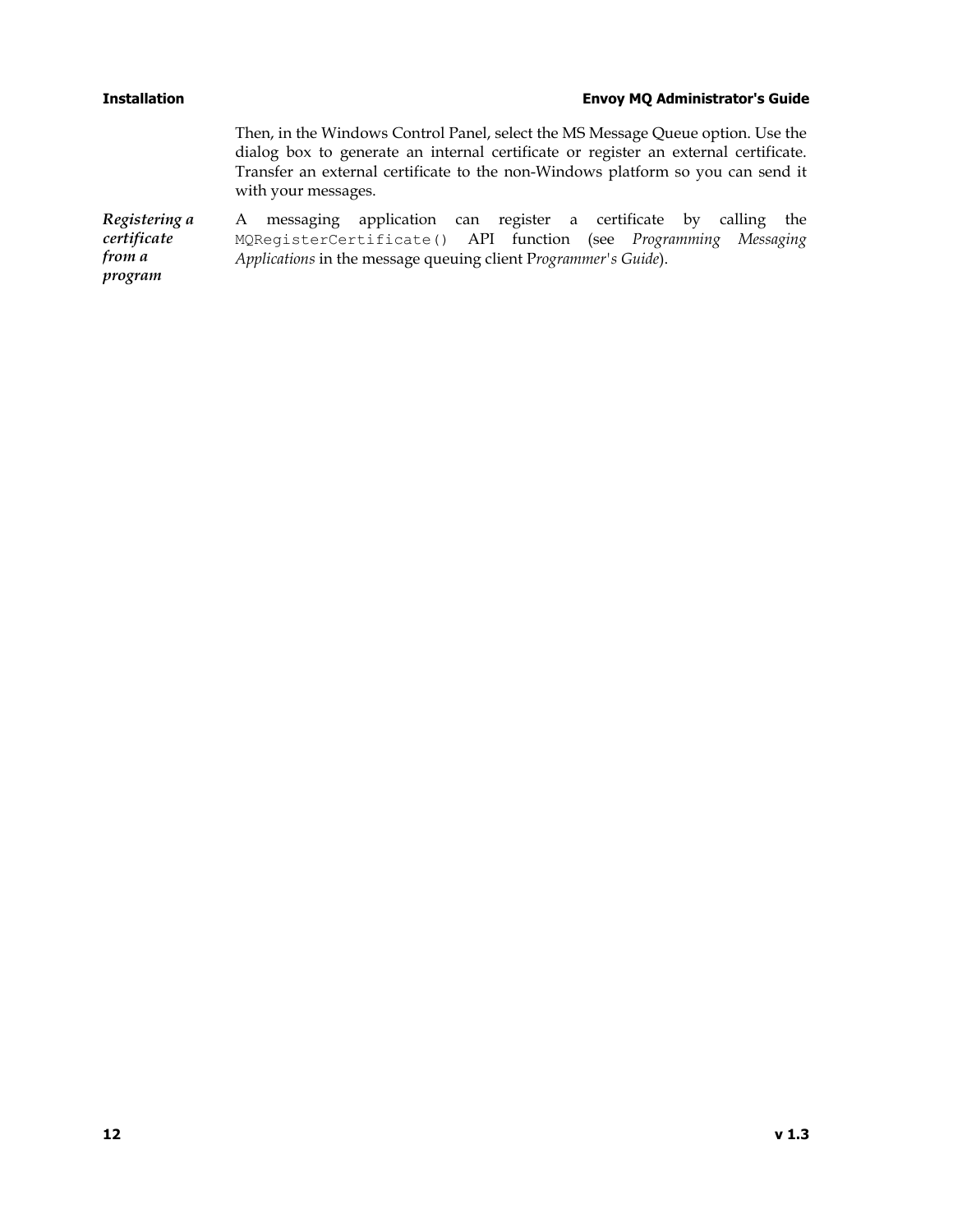## **Chapter 3**

# **Management Console**

You can use the management console to configure, control, and monitor MQC. The console is a standard Microsoft Management Console (MMC) snap-in. The console lets you manage MQC installed on any computer in your enterprise network, from a single location.

You can use the management console to:

- □ Start or stop the MQC service, anywhere in the network.
- Observe the quantity and type of traffic between an EMQ client and MQC, anywhere in the network.
- $\Box$  Start and stop a trace file for a client application, containing a log of messaging API calls and a hexadecimal dump of Envoy MQ transmissions.
- □ Break a connection, for example if an application is overloading the MQC service.

## *Console Display*

| <i><b>Opening</b></i><br>MMC with<br>the Envoy MQ | On the Start menu, click the MQC management console option in the Envoy<br>Message Queuing folder. This opens the Microsoft Management Console (MMC)<br>with the MQC snap-in. |  |
|---------------------------------------------------|-------------------------------------------------------------------------------------------------------------------------------------------------------------------------------|--|
| snap-in                                           | Alternatively, you can open any saved MMC configuration and add the MQC<br>snap-in to it.                                                                                     |  |
| Displaying<br>the Envoy MQ<br>system              | In the left pane, expand the Message Queuing Connector folder. The display<br>is an expandable tree containing:                                                               |  |
|                                                   | $\Box$ The names of computers where MQC is installed.                                                                                                                         |  |
|                                                   | $\Box$ An icon for the MQC service on each computer.                                                                                                                          |  |
|                                                   | $\Box$ Under each MQC service, the names of messaging applications, running on<br>remote systems, that are currently connected to the MQC service.                            |  |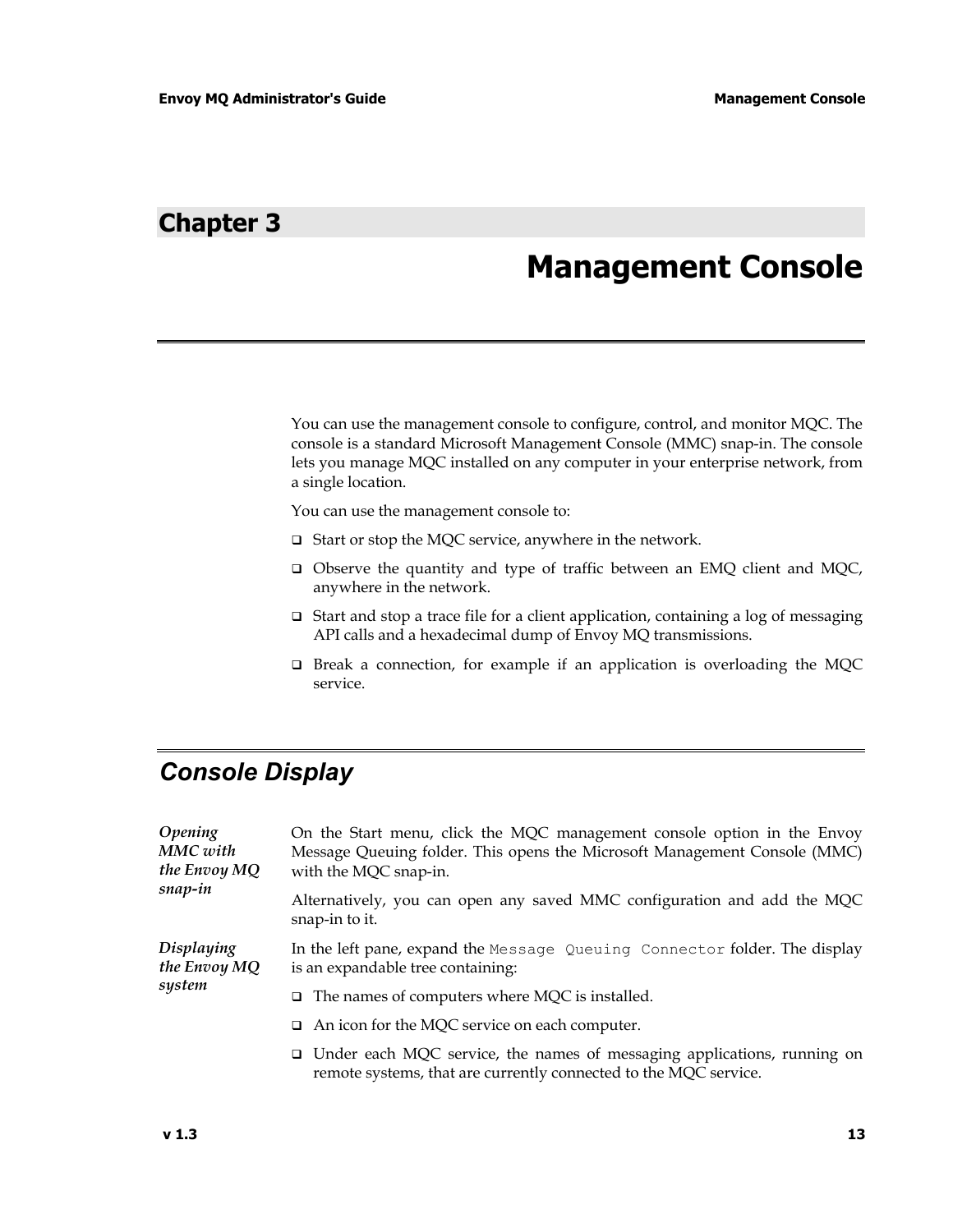#### <span id="page-19-0"></span>**Management Console Envoy MQ Administrator's Guide Envoy MQ Administrator's Guide**

There is a separate line for each thread of a remote application. The application names are not necessarily unique. To uniquely identify an application, the display includes the IP address, process ID, and thread ID.



### *Starting or Stopping the MQC service*

Select the MQC service in the left pane of the MQC management console window. The right pane indicates whether the service is currently running or stopped.

To start or stop the service, right-click the MQC service icon and choose Start Service or Stop Service from the pop-up menu.



L *Alternatively you can start/stop Envoy Message Queuing Connector Service from Control Panel -> Services or using the command net start or net stop from the command prompt.*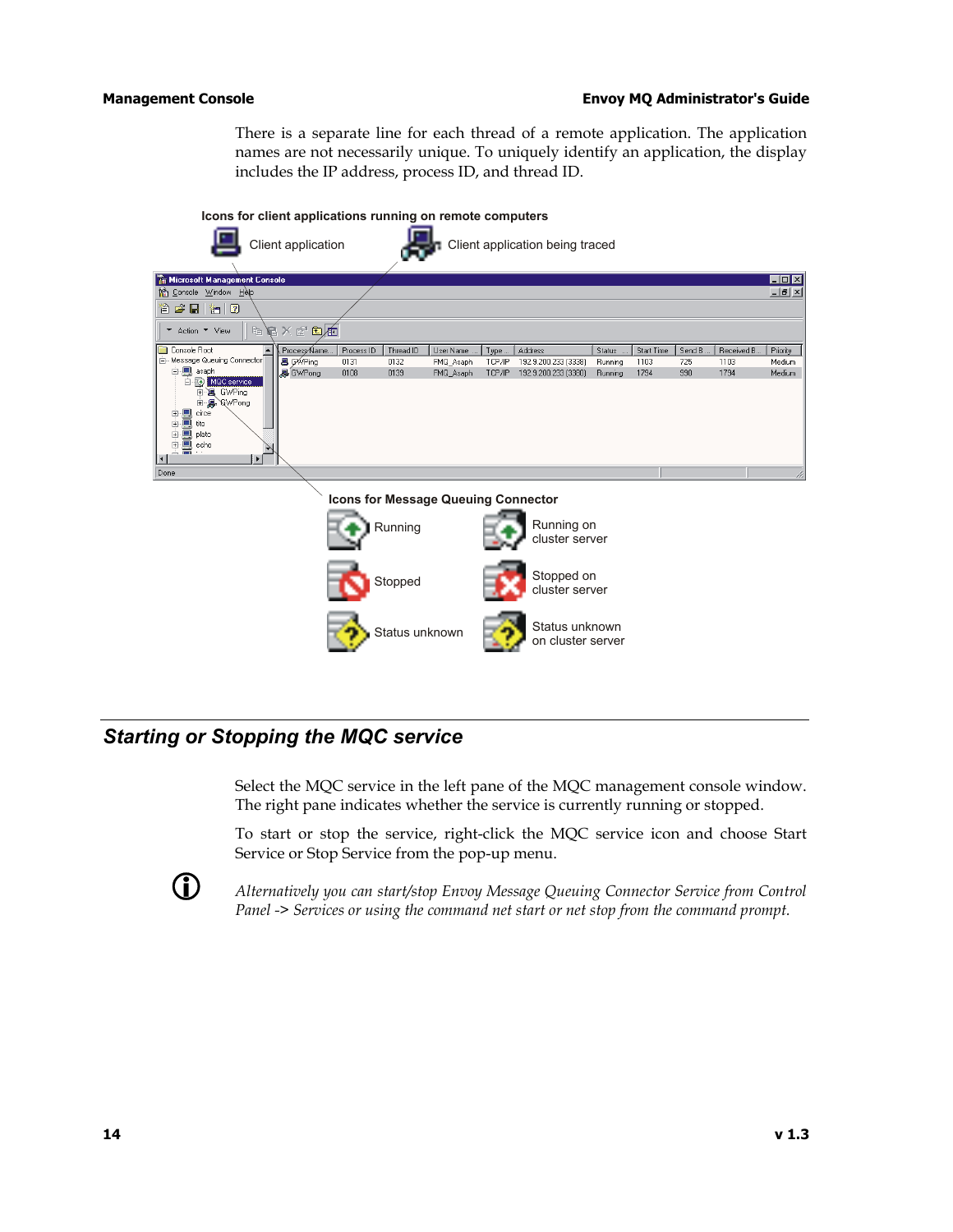### <span id="page-20-0"></span>*Setting MQC service Properties*

After you install Envoy MQ, you must use the management console to set the MQC service properties. You can open the properties window and change the properties at any time.

To set the properties:

- 1. Stop the MQC service on the desired computer
- 2. Right-click the MQC service icon and click Properties on the pop-up menu.
- 3. When you finish setting the properties, restart the MQC service.

For a complete explanation of the various properties, see *Configuring MQC* in Chapter 2, *Installation*.



L *The changes will be effective only after restarting the MQC service.* 

### *Monitoring Messaging Applications*

Select the MQC service in the left pane of the MQC management console window. The right pane displays a line of data for each application, running on any client computer, that is currently connected to the MQC service. For multithreaded applications, a separate line is displayed for each thread.

The following data are displayed:

| Trace Icon            | If the application is currently being traced, the computer<br>icon at the left of the line wears a pair of eyeglasses (see<br>Tracing API calls below). |  |
|-----------------------|---------------------------------------------------------------------------------------------------------------------------------------------------------|--|
| Process ID, Thread ID | Identifiers for the application process and thread on the<br>non-Windows system.                                                                        |  |
| User Name             | The user name under which the application connects to<br>Windows (see Registering domain users in Chapter 2,<br>Installation).                          |  |
| <b>Type</b>           | Communication protocol: TCP/IP or SNA.                                                                                                                  |  |
| <i>Address</i>        | For TCP/IP, the address and port number. For SNA, the<br>LU name in the format <local lu=""><remote lu="">.</remote></local>                            |  |
| Status                | Running or stopped.                                                                                                                                     |  |
| <b>Start Time</b>     | The date and time at which the application connected to<br>MQC.                                                                                         |  |
| Send Bytes            | The cumulative number of bytes sent from the<br>application since the Start Time.                                                                       |  |
| Receive Bytes         | The cumulative number of bytes sent to the application<br>since the Start Time.                                                                         |  |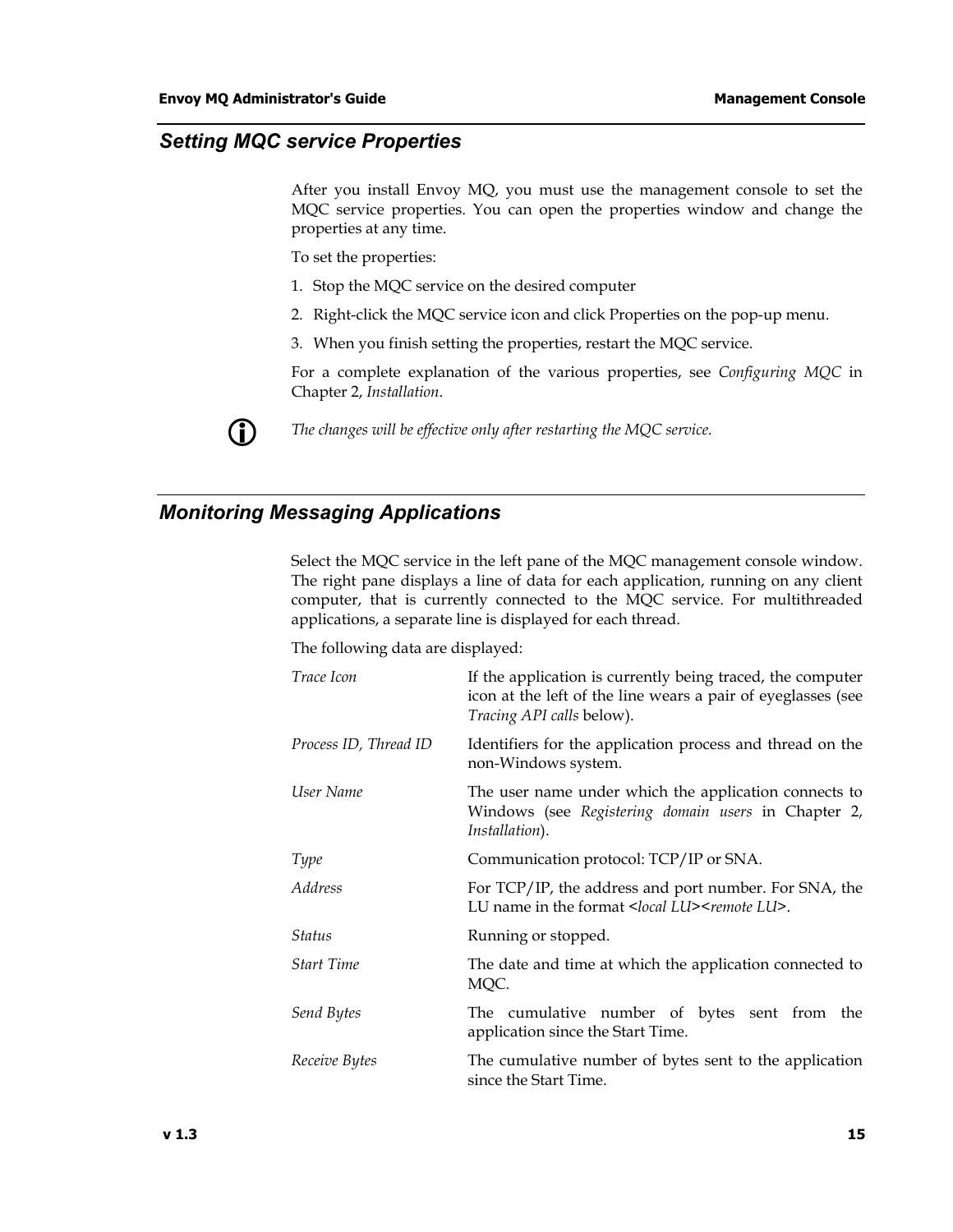<span id="page-21-0"></span>

L *Send Bytes and Receive Bytes include transmission and verification overhead.* 

*Priority* Access priority of the application to the MQC service (for future use).

### *API Statistics Display*

To display the API statistics for a particular client application, select the application in the left pane of the MQC management console window. The right pane then displays:

| Request     | API functions called by the application.                                                                         |  |  |
|-------------|------------------------------------------------------------------------------------------------------------------|--|--|
| Count       | Number of calls to each API function.                                                                            |  |  |
| <i>Size</i> | Cumulative number of bytes sent to or from the<br>application as a result of the calls.                          |  |  |
| Time        | Cumulative time of MQC operation as a result of the<br>calls (in milliseconds, not including transmission time). |  |  |
| Avg Size    | Average number of bytes per call (Size/Count).                                                                   |  |  |
| Avg Time    | Average time per call (Time/Count).                                                                              |  |  |
|             |                                                                                                                  |  |  |

**CD** The statistics include transmission and verification overhead. Count and Size may differ *from the actual API calls issued by the application.* 

#### *Tracing API Calls*

To help you test a connection, you can record the traffic from any application to MQC in a trace file.

Set the name, directory location, and maximum size of the trace file in the MQC service properties, if you have not already done so (see *Configuring MQC* in Chapter 2, *Installation*).

L *IMPORTANT Tracing does not stop automatically when you close the MQC management console. If you forget to stop a trace, it continues indefinitely. If the trace exceeds the maximum file size, it recycles and overwrites the file from the start.* 

*Starting a trace* 

□ Right-click the client application in the MQC management console window. □ Choose Trace Start from the pop-up menu.

You may repeat this procedure for additional applications. The information for all applications connected to a single MQC service is recorded in the same trace file.



L *While a trace is in progress, the computer icon at the left of each application wears a pair of eyeglasses.*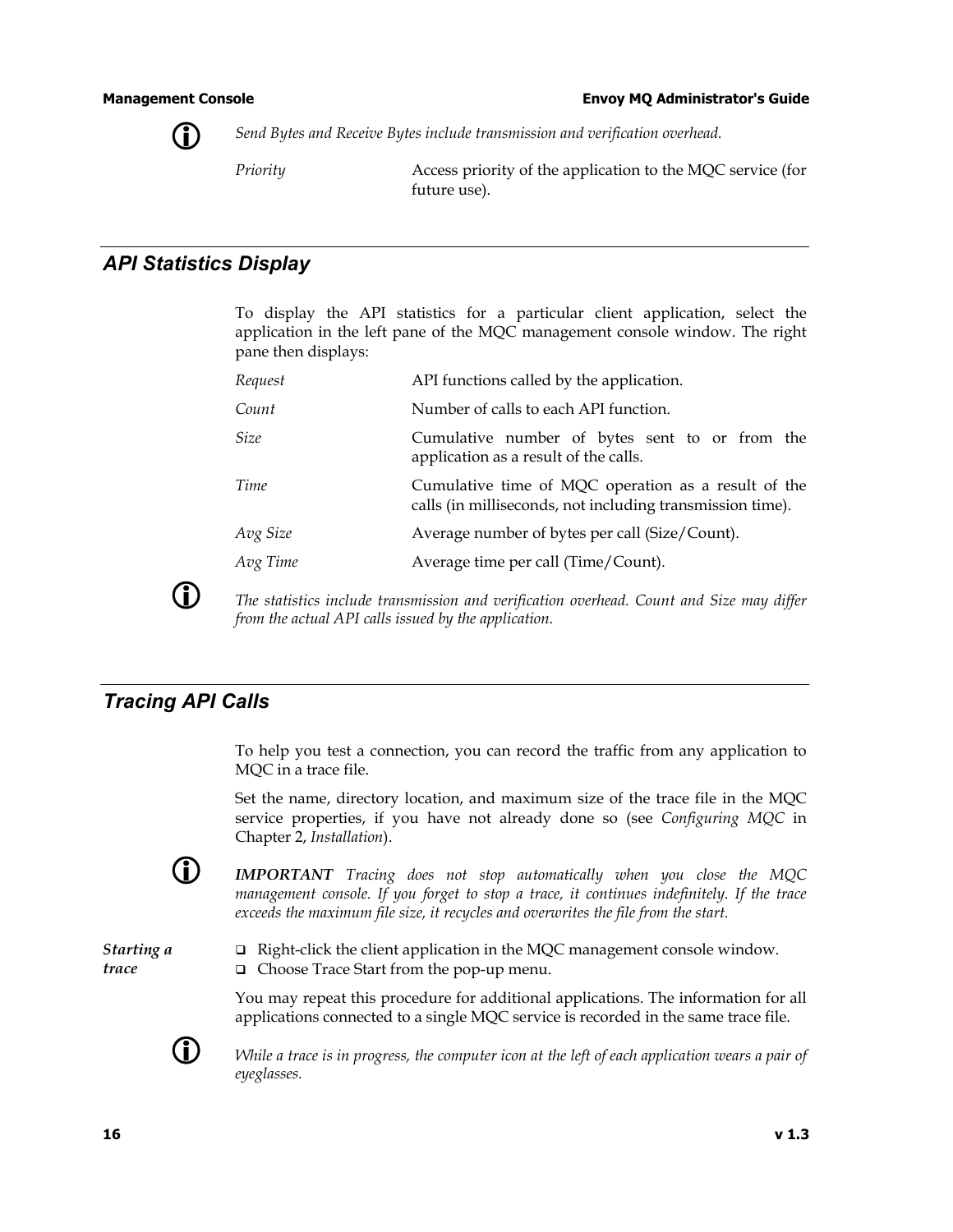#### <span id="page-22-0"></span>**Envoy MQ Administrator's Guide Management Console Management Console Management Console**

| Stopping a<br>trace                         | $\Box$ Right-click the client application in the MQC management console window.<br>$\Box$ Choose Trace End from the pop-up menu.                                                                                                                        |                                                                                                                                                       |  |  |
|---------------------------------------------|---------------------------------------------------------------------------------------------------------------------------------------------------------------------------------------------------------------------------------------------------------|-------------------------------------------------------------------------------------------------------------------------------------------------------|--|--|
|                                             | Be sure to stop the trace for all applications. When you have done this, the eyeglass<br>icons should disappear for all messaging applications.                                                                                                         |                                                                                                                                                       |  |  |
| <b>Tracing from</b><br>a remote<br>location | You can start and stop a trace from the MQC management console on any<br>computer in your network. However, the trace file is stored on the Envoy MQ host<br>that you are tracing, at the location that you specified in the MQC service<br>properties. |                                                                                                                                                       |  |  |
|                                             |                                                                                                                                                                                                                                                         | You can start a trace on one computer and stop it on another.                                                                                         |  |  |
| Formatting<br>the trace file                | To convert the trace file from binary format to a readable ASCII format, run the<br>MQCTrace utility, which is located in your Envoy MQ directory. From the<br>MS-DOS prompt on the MQC computer, enter:                                                |                                                                                                                                                       |  |  |
|                                             | MQCTrace <trace filename.ext=""> <output filename.ext=""></output></trace>                                                                                                                                                                              |                                                                                                                                                       |  |  |
|                                             | where $\langle\text{trace}\rangle$ filename. $\text{ext}$ is the name you assigned to the trace file (see<br>Configuring MQC in Chapter 2, Installation).                                                                                               |                                                                                                                                                       |  |  |
| Contents of                                 | The trace file contains the following information:                                                                                                                                                                                                      |                                                                                                                                                       |  |  |
| the trace file                              | Send/Receive                                                                                                                                                                                                                                            | Direction of transmission.                                                                                                                            |  |  |
|                                             | Time                                                                                                                                                                                                                                                    | Date and time of transmission.                                                                                                                        |  |  |
|                                             | Client ID                                                                                                                                                                                                                                               | Code for the messaging client application that requested<br>the transmission (needed if you are tracing more than<br>one application simultaneously). |  |  |
|                                             | <b>API</b> Function                                                                                                                                                                                                                                     | API function called by the application.                                                                                                               |  |  |
|                                             | Arguments                                                                                                                                                                                                                                               | Values of the function arguments.                                                                                                                     |  |  |
|                                             | Hex Dump                                                                                                                                                                                                                                                | Hexadecimal representation of the transmission packet<br>including all properties.                                                                    |  |  |

### *Breaking a Connection*

You can break a connection between an application and MQC, for example if the application is overloading the MQC service capacity.

- □ Right-click the client application in the MQC management console window.
- □ Choose Stop from the pop-up menu.

Subsequent calls from the application to a messaging API function will return an error code.

## *Online Help*

You can obtain online help on many aspects of MQC operation. To display the help information, select the Message Queuing Connector folder in the MQC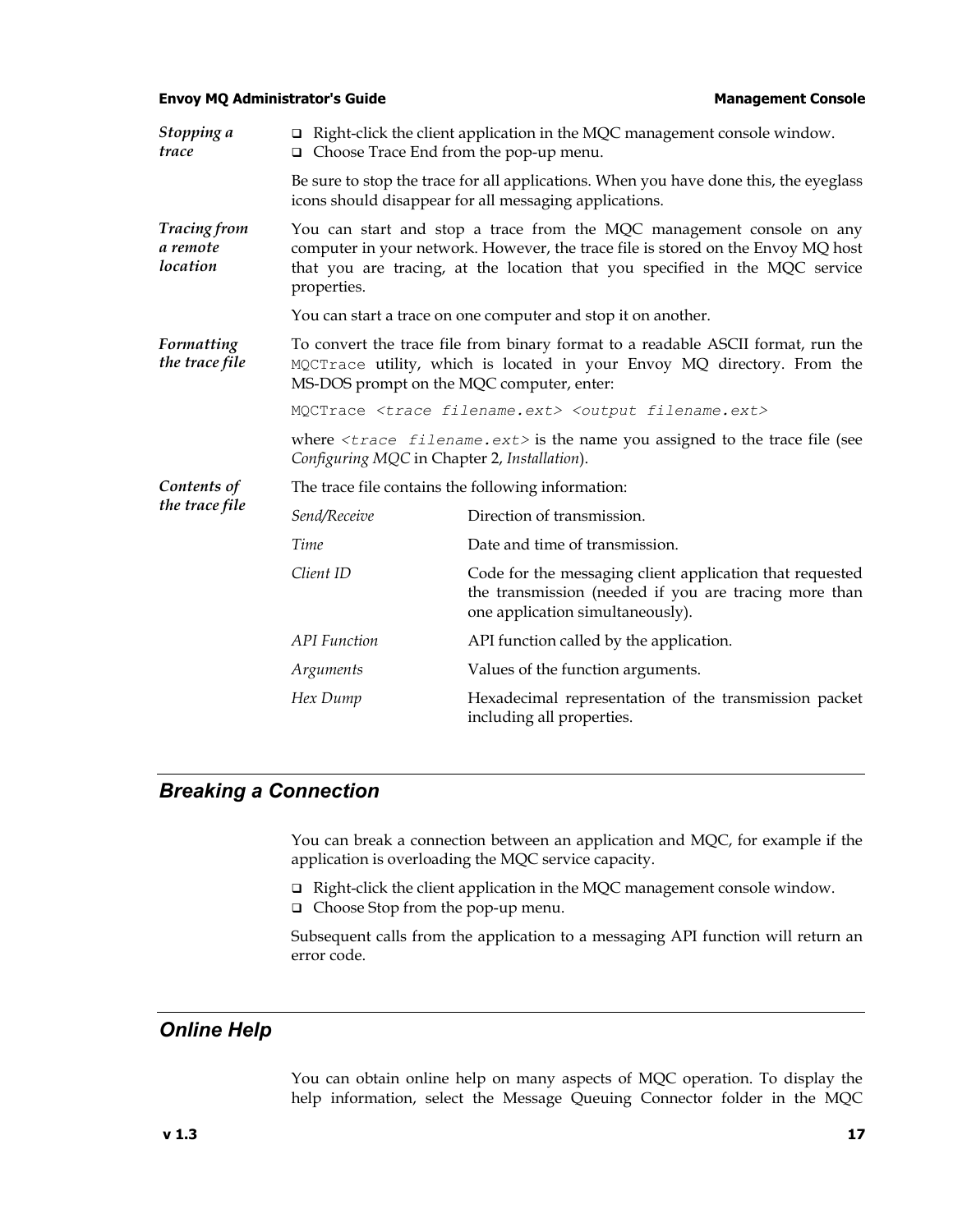<span id="page-23-0"></span>management console window. On the Help menu, click Help on Message Queuing.Connector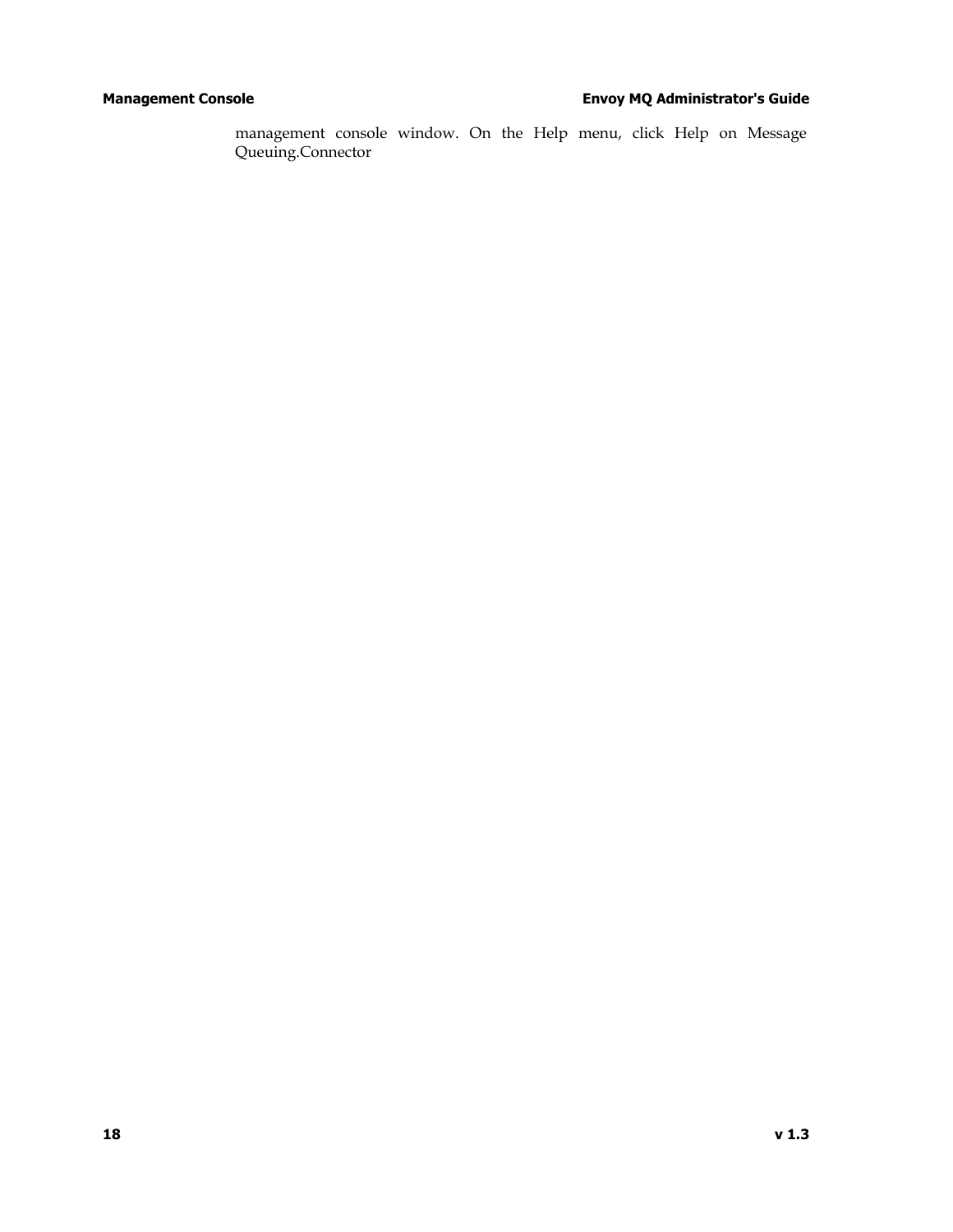# <span id="page-24-0"></span>**Envoy MQ Connector Administrator's Guide**

# **Index**

Authentication **Logon** enabling, 12 default method, 9 Breaking connection, 17 explicit method, 9 Certificates Management console, 7, 13 Clients Supervising MQC, 13 breaking connection, 17 maximum number, 8 Cluster server and the server of the server of the server server and the server of the server of the server of the server of the server of the server of the server of the server of the server of the server of the server of Envoy MQ installation, 6 SNA options, 8 Code pages trace file, 9 translation, 5 MQC Default logon method, 9 simultaneous sessions, 8 Documentation for clients, 2 MSMQ Envoy MQ. See Envoy MQ installation, 3 cluster installation, 6 cluster installation, 6 cluster installation, 6 cluster installation 4 control of  $O(s/390)$ installation, 4 properties, 7 MQC configuration, 8 security, 9 and 1990 and 1990 and 1990 and 1990 and 1990 and 1990 and 1990 and 1990 and 1990 and 1990 and 1990 system requirements, 3 MQC, 8 TCP/IP options, 8 Properties Envoy MQ Connector, 1 Envoy MQ, 7 Envoy MQC Service, 14 management console, 13 Security Explicit logon method, 9 thomas MQC, 9 Help trace file, 9 online, 17 Sessions Installation **Installation Installation Installation** Envoy MQ, 4 MSMQ, 3 MSMQ, 3 Installation procedure **Installation** procedure **Installation** procedure

registering, 12 and 12 million of Microsoft Management Console Microsoft Message Queue Services. See MSMQ message queuing, 2 and the Monitoring messaging applications, 15 cluster server, 6 Stopping MQC service, 14